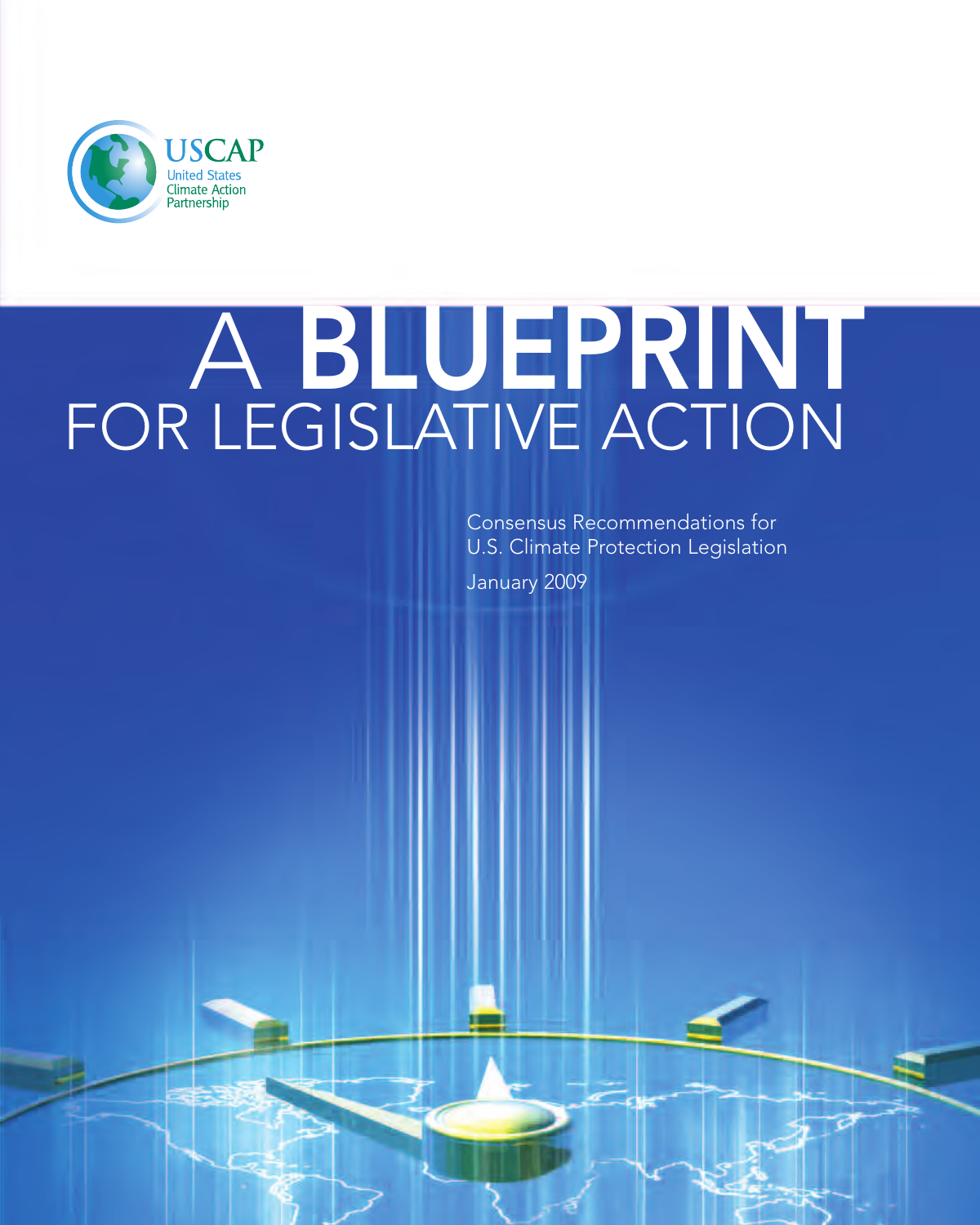

 $(96)$ 

 $GM$ 

Johnson-Johnson

**MARSH** 

**RAN**<br>NRDC

NRG)

The Nature

**PEPSICO** 

 $2 - m$ 

 $\bigotimes \frac{\sum_{k=1}^{n} \sum_{k=1}^{n} \sum_{k=1}^{n} k}{\text{Global}}}{\text{Student}}$ 

PG&E Corporation. **PNM**OResources

**RioTinto** 

**SIEMENS** 

WORLD<br>RESOURCES<br>INSTITUTE

 $X$ erox $\bullet$ 

ALCOA

**AIG** 

 $S_{\text{C}$  entific

**CATERPILLAR®** 

ConocoPhillips

CHRYSLER Jeep

 $\mathbf{z}$ 

**JOHN DEERE** DOW

**P**Duke<br> **PEnergy** 

**QUIPOND** 

 $\mathbf{e}$ *<u>ENVIRONMENTAL DEFENSE FUND</u>* 

Exelon.

(Ford)

EPU

bp

# FOR LEGISLATIVE ACTION A **BLUEPRINT**

### **CONTENTS**

| 1 Introduction: Climate Change Legislation<br>Can Benefit our Economy and Energy Future                                                                               | 2                |
|-----------------------------------------------------------------------------------------------------------------------------------------------------------------------|------------------|
| 2 International Principles                                                                                                                                            | .3               |
| 3 Major Mechanisms and Linkages to Achieve our Goals5                                                                                                                 |                  |
|                                                                                                                                                                       | $\overline{6}$   |
|                                                                                                                                                                       | .15              |
|                                                                                                                                                                       | 16               |
| <b>6</b> Complementary Measures for Coal Technology                                                                                                                   | 18               |
| 7 Complementary Measures for Transportation                                                                                                                           | 21<br>.21<br>.22 |
| C. Reducing Carbon-Intensive Travel, Educating Consumers,<br>and Improving Transportation System Efficiency<br>D. Overall Transportation Sector GHG Management Policy | 22<br>23         |
| <b>8</b> Complementary Measures for Buildings                                                                                                                         | 23               |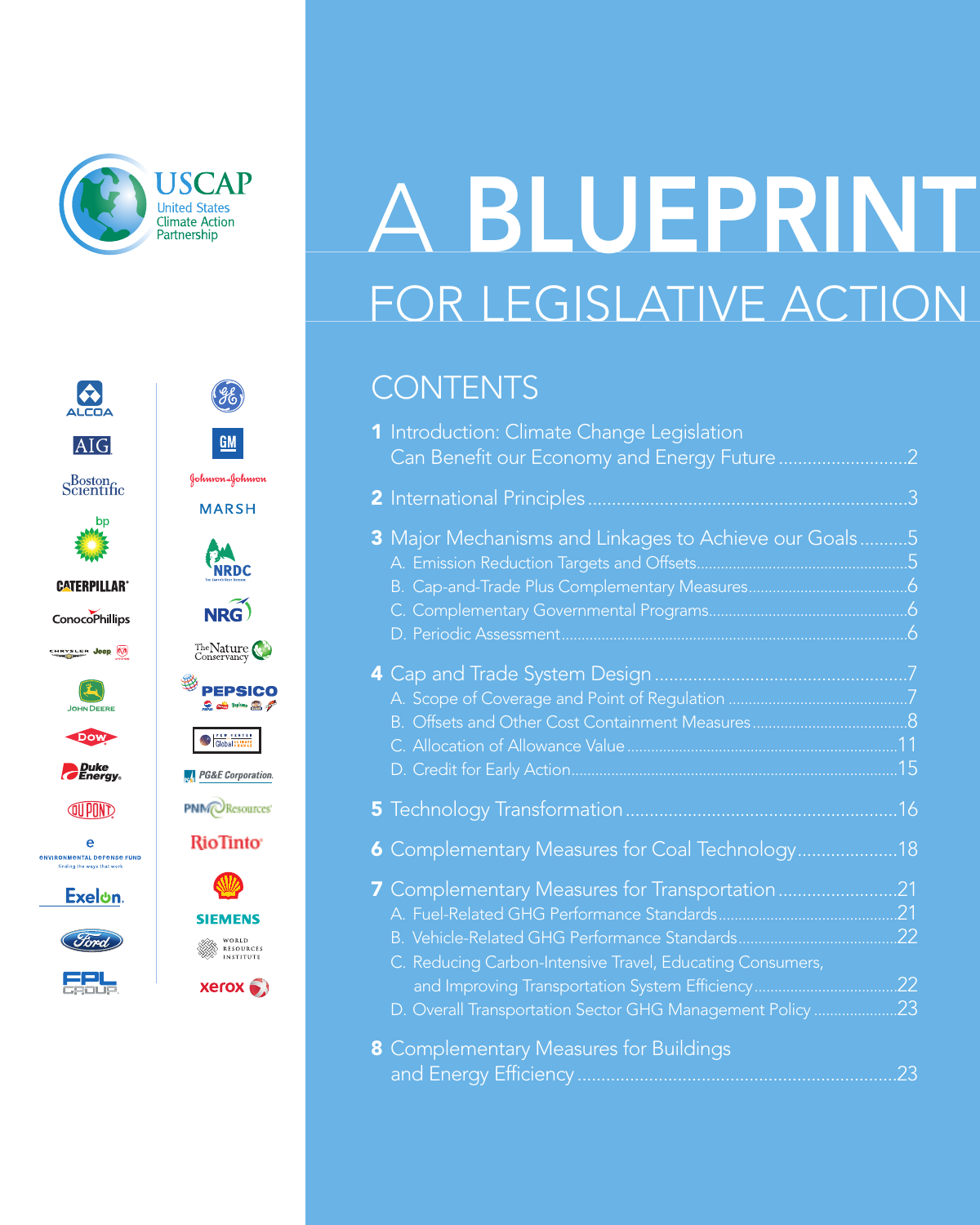## **OUR GOAL, OUR ROLE** PROLOGUE

In January 2007, we issued our *Call for Action* in which we joined together to call for "prompt enactment of national legislation in the United States to slow, stop and reverse the growth of greenhouse gas (GHG) emissions over the shortest time reasonably achievable." We are issuing this *Blueprint for Legislative Action* to reinforce that commitment and to provide decision makers in the Administration and Congress with a framework for legislation that can achieve this objective. It is intended as a guide for the development of legislation in the 111<sup>th</sup> Congress that can become law.

Our Blueprint is a balanced and integrated approach to key linked issues that must be addressed in any national climate legislation. This *Blueprint* is the consensus product of a diverse group of companies and non-governmental organizations. We understand that we do not include all stakeholders.

We also understand that it is for Congress to write legislation and that the issues are complex and the process dynamic. Accordingly, we want to be clear that this is not the only possible path forward and we stand ready to work with the Administration, Congress, and other stakeholders to develop environmentally protective, economically sustainable, and fair climate change legislation.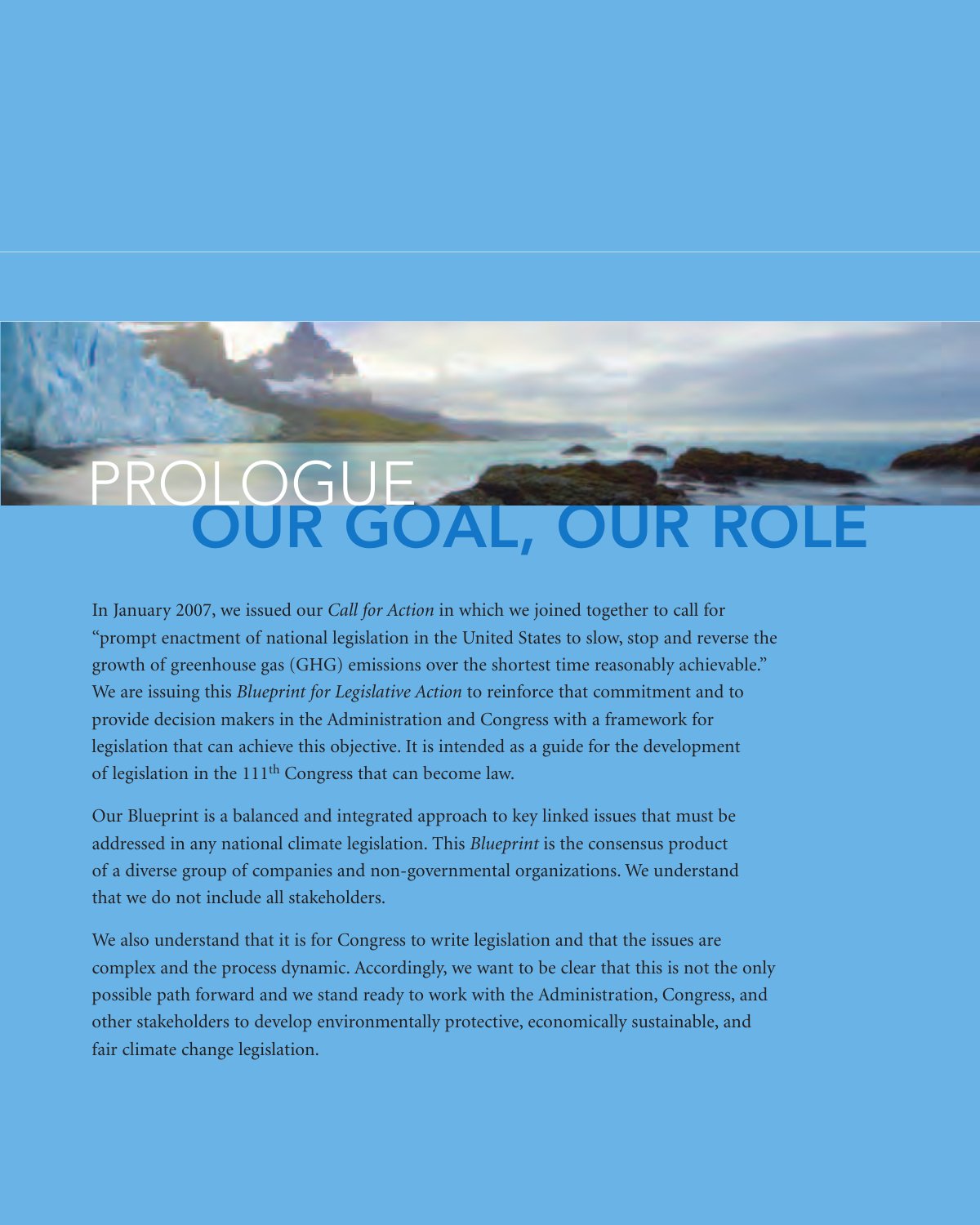

## **INTRODUCTION**

### Climate Change Legislation Can Benefit Our Economy and Energy Future

The United States faces an urgent need to transform our nation's economy, make the country more energy secure, and take meaningful action to slow, stop, and reverse GHG emissions to address climate change. The economic, energy, and global warming realities facing the nation are characterized by a detrimental dependence on foreign oil, economic instability, and a growing recognition that the impacts of a warming planet are being felt today.

To address these challenges successfully will require a fundamental shift in the way energy is produced, delivered, and consumed in the U.S. and around the globe. We need a new vision and policy direction to transition from the technologies and practices we relied upon in the 20<sup>th</sup> century to the technologies and practices America will need in the 21<sup>st</sup> century. We must:

- increase the overall energy efficiency of our economy;
- utilize responsibly our domestic supplies of coal, oil and natural gas;
- develop and export the transportation technologies and fuels of the future; and
- ensure the nation has an adequate supply of electricity produced from low-carbon resources, including wind, solar, next generation nuclear technology, and coal with carbon capture and sequestration.

New and emerging technologies can put us on the right path, and the potential for other continued technology improvement is high. But to assure success, we need well-aligned national energy and climate policies that set out a new direction for the country. These policies must establish an orderly and predictable schedule of GHG reductions that will move the private sector to develop and deploy the new and advanced energy technologies of tomorrow. Thoughtful and comprehensive national energy and climate policy will help secure our economic prosperity and provide American businesses and the nation's workforce with the opportunity to innovate and succeed.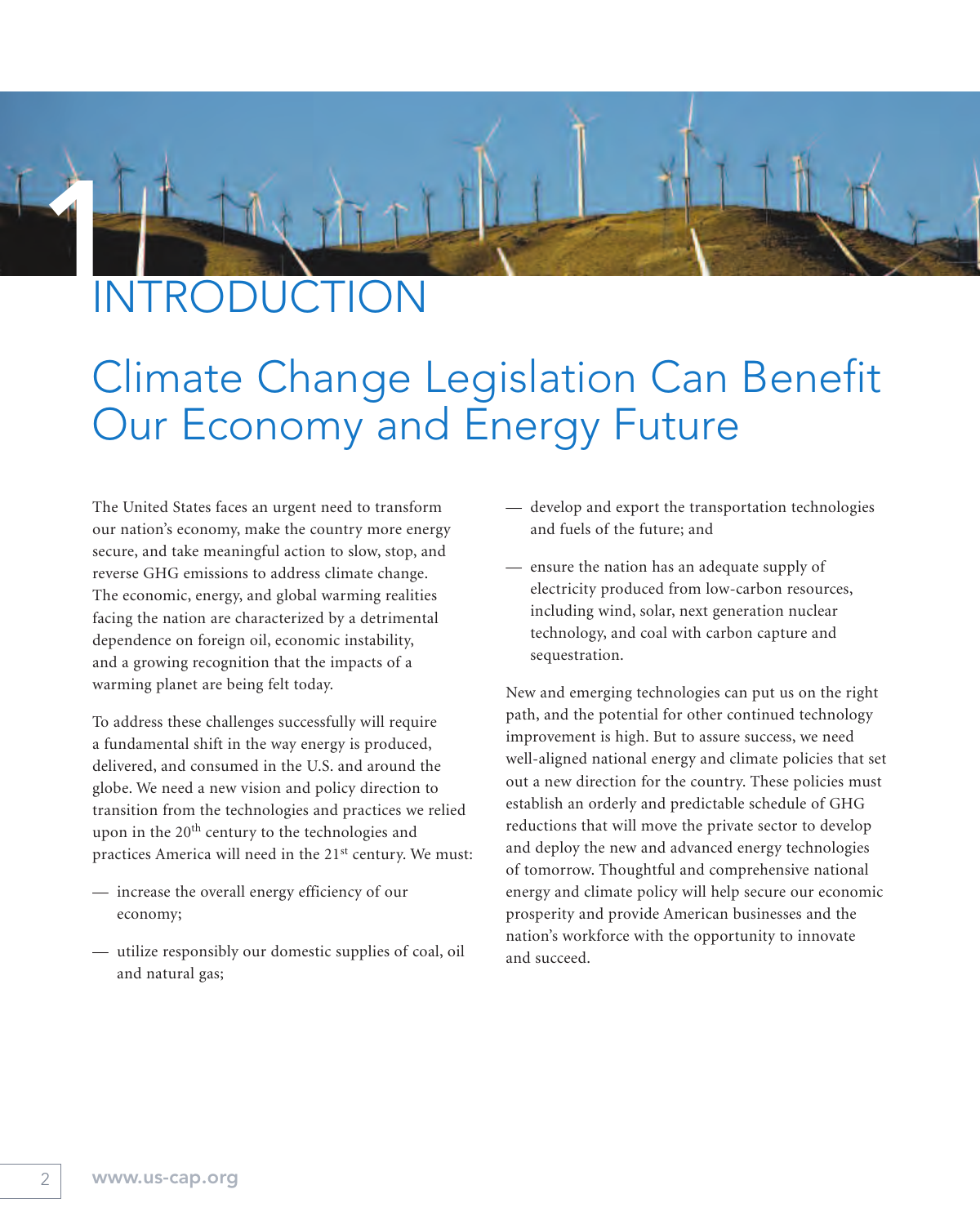### **URGENT ACTION IS NEEDED**

Scientific evidence supporting the need for urgent action to protect the climate has solidified since the release of USCAP's Call for Action. In November 2007, the Intergovernmental Panel on Climate Change stated: **"Warming of the climate is unequivocal, as is now evident from observations of increases in average air and ocean temperatures, widespread melting of snow and ice and rising global average sea levels."**

## **2** INTERNATIONAL PRINCIPLES

Climate change presents a global problem that requires global solutions. USCAP believes that international action is essential to meeting the climate challenge. U.S. leadership is essential for establishing an equitable and effective international policy framework for robust action by all major emitting countries. USCAP believes that adoption of mandatory U.S. climate policy is an essential precondition for a full and effective international framework.

The mechanisms that Congress establishes as part of U.S. climate legislation can play a crucial role in encouraging broad international action. However, U.S. action to implement mandatory measures and incentives for reducing GHG emissions should not be contingent on simultaneous action by other countries.

USCAP offers the following principles and recommendations regarding: 1) U.S. policy addressing international issues, including international linkage to a domestic cap-and-trade system, policies to encourage action, and policies to address competitiveness; and 2) the nature of a new or enhanced international climate policy framework, and the role of the United States in facilitating its development.

*— As a step toward development of a comprehensive international framework, Congress should consider adopting provisions and criteria for linkage of the U.S. systems to other existing and emerging cap-andtrade systems.* Linking emission trading systems globally would bring higher economic efficiency, greater scope for emission reductions, and broader political engagement. Criteria should address, but not be limited to: environmental integrity, cost considerations, timing, and credible accounting and enforcement.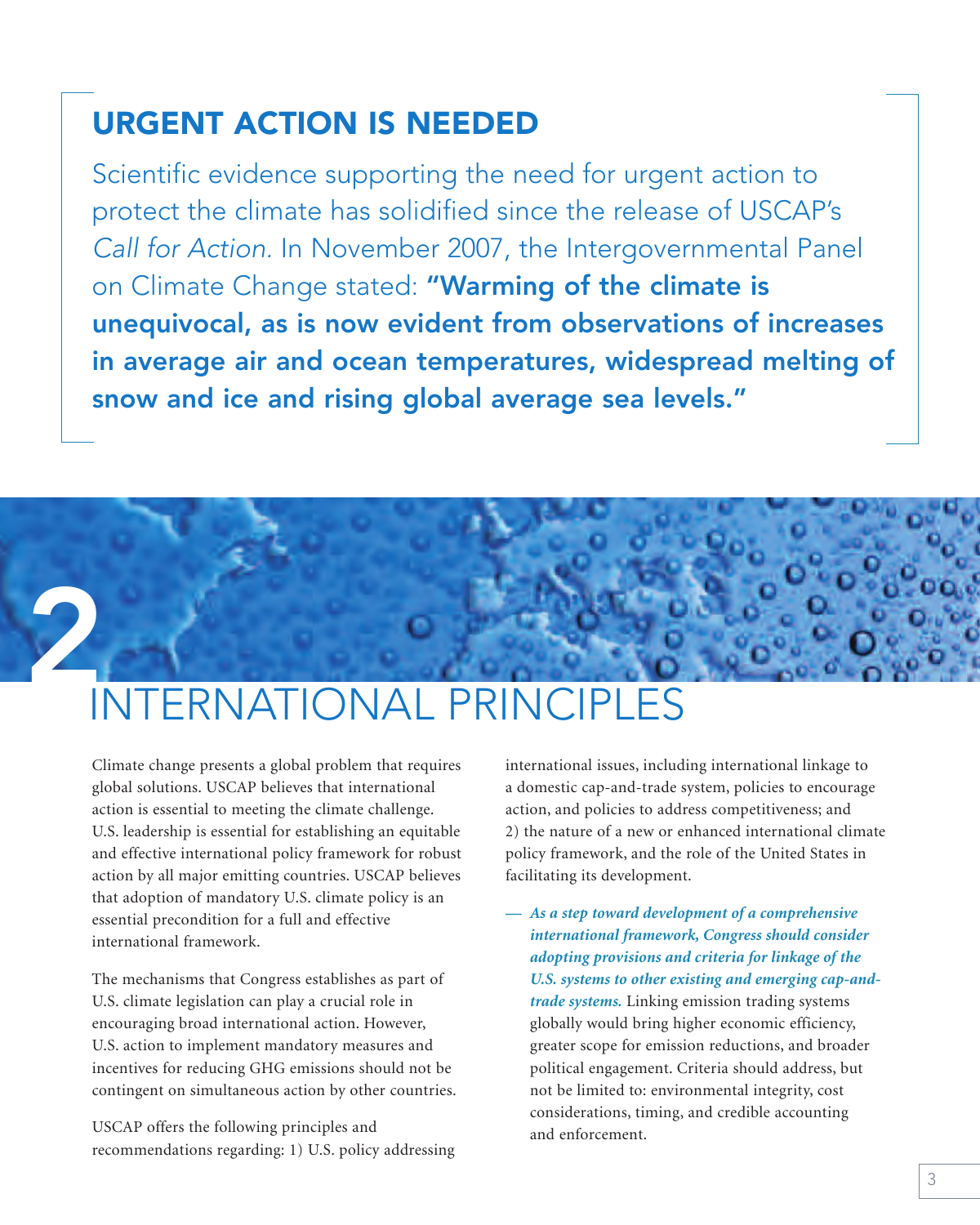#### *— U.S. climate policy should create incentives for developing countries to limit their GHG emissions.*

Access to U.S. GHG markets can be a strong incentive for action by emerging economies, provided that any tradable emissions units brought into the U.S. system represent either allowances issued by other nations under their legally binding national emissions caps, or real emission reductions that meet criteria established by Congress. Congress should consider a mechanism that, while safeguarding the environmental integrity of the cap, would offer preferential access to U.S. GHG markets for countries moving swiftly to reduce emissions broadly across the bulk of their national economies, and would gradually restrict such access for countries failing to curb their emissions. U.S. climate policy should assist developing countries in emissions measurement and monitoring and in technology development and deployment.

*— U.S. climate policy should be designed to safeguard environmental integrity, maintain competitiveness, and avoid carbon leakage.* In the long term, these concerns are best met through multilateral commitments ensuring equitable effort by all major emitting countries. Any measures deemed necessary to address competitiveness issues should be consistent with World Trade Organization rules.

- *— Congress should call upon U.S. negotiators of bilateral and multilateral agreements to seek rational and consistent tax and accounting standards for trade in GHG emissions.*
- *Congress and the Administration should establish a U.S. climate policy that strengthens support for efforts by developing countries for the adaptation of human and natural systems to the impacts of climate change.* As a first priority, we recommend that Congress and the Administration take measures to ensure that bilateral and multilateral development assistance works to strengthen resilience to climate risk, rather than contributing to climate vulnerability. In addition, as a basis for further action, USCAP recommends that Congress initiate an interagency review to assess adaptation needs in developing countries, recommend a strategy to address adaptation needs in developing countries in

collaboration with other donor countries, and identify potential sources of funding for those efforts.

*— USCAP recognizes that a critical complement to a mandatory domestic climate program is the development of a unified multilateral framework establishing fair, effective, and binding international commitments for all major emitting countries.* Bilateral and regional agreements linking trading systems and other efforts can contribute to the development of, and complement, a stronger international framework. The final objective of U.S. policy should be the negotiation and ratification of binding multilateral agreements establishing a comprehensive framework for significant long-term reductions in global GHG emissions consistent with the objective of the UN Framework Convention on Climate Change.

- *— A fair and effective global effort requires a flexible framework recognizing the strong diversity among major economies.* Commitments are needed from all major economies and should be measurable, reportable, verifiable, and nationally appropriate. To maximize environmental effectiveness and minimize costs, the long-term aim should be binding commitments to cap and reduce emissions, including through participation in global emissions trading. In the nearer term, the international framework should establish binding absolute economy-wide reduction targets for developed countries while allowing developing countries a range of binding policy commitments taking into account national capacities, circumstances, and policy approaches.
- *— Congress and the Administration should recognize the UN Framework Convention on Climate Change as the primary forum for building the international climate framework.* Climate change requires action on many fronts and in multiple international venues, including trade, finance, and development. Initiatives such as the G8+ Gleneagles Dialogue, the Asia Pacific Partnership, and Asia-Pacific Economic Corporation, APEC, can contribute by promoting action and consensus. These efforts should not be seen as substitutes for the development of comprehensive binding agreements under the Framework Convention.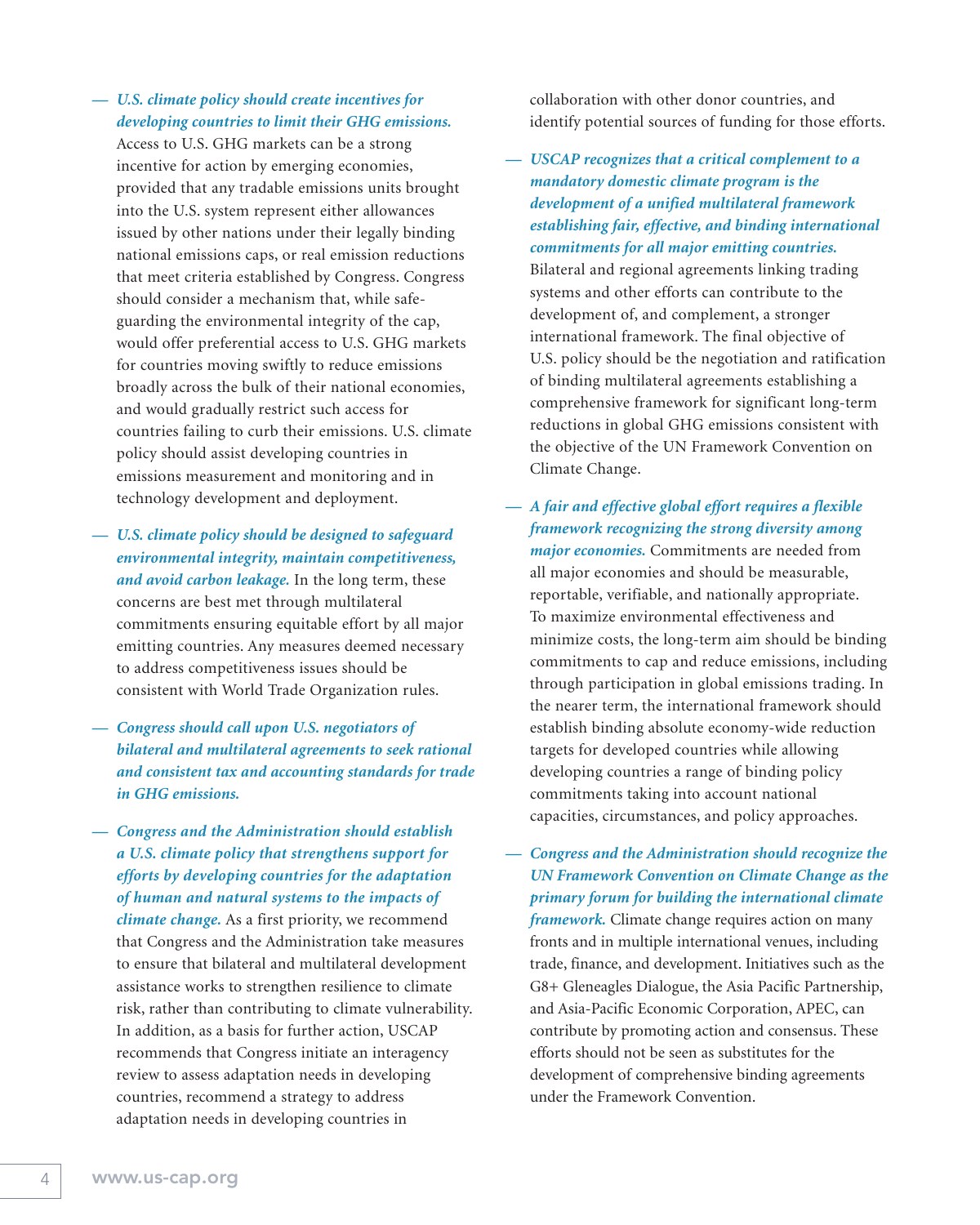*— USCAP recommends the development of measures and incentives, through both U.S. legislation and within a multilateral framework, that aim to reduce emissions from deforestation and land-use change.* Forest sector emissions and land-use change, principally in the developing world, account for

approximately 20 percent of global emissions. Efforts to reduce impacts from deforestation and land-use change can provide cost-effective emission reductions while protecting biodiversity and promoting sustainable development.

## **3** MAJOR MECHANISMS AND LINKAGES TO ACHIEVE OUR GOALS

#### **A. Emission Reduction Targets and Offsets**

Accumulating science shows that the impacts of global warming are occurring sooner than anticipated. If the risks of serious adverse impacts of GHG emissions are to be minimized, prompt and aggressive emission reductions in the developed world are necessary, along with similar reductions by major emitting countries in the developing world in the not too distant future. For this to be achieved, the United States must show leadership and act quickly to establish a mandatory, national economy-wide climate protection program that includes emission reduction targets for total U.S. emissions and for capped sectors that are:

- 97%-102% of 2005 levels by  $2012;^1$
- 80%-86% of 2005 levels by 2020;
- 58% of 2005 levels by 2030; and
- 20% of 2005 levels by 2050.

Equally important, and as we stated in our *Call for Action*, it is imperative that the costs of the program are manageable. These costs will depend significantly upon

the combination of emission reduction targets and the level of offsets that are permitted from emission reductions from uncapped sources in the United States and abroad and the effectiveness of other cost containment measures. USCAP believes the targets recommended above are achievable at manageable costs to the economy *provided that* the offsets and other cost containment measures we recommend in Section 4-B. are enacted, along with the other critically important policies and measures recommended elsewhere in this *Blueprint* including incentives for clean technology deployment and allocation of allowance value.

If offsets are not statutorily permitted in quantities such as those we have recommended, less stringent emission reduction targets would result in similar compliance costs. However, less stringent targets come at the environmental cost of fewer emission reductions and, therefore, greater likelihood of overshooting the atmospheric concentration target that leading climate scientists estimate is needed to protect against serious adverse impacts from GHG emissions. Other examples of policy choices that are strongly linked to the choice of targets include:

<sup>1</sup>The 2012 and 2020 ranges represent agreed upon boundaries within which individual USCAP members will advocate for their preferred targets.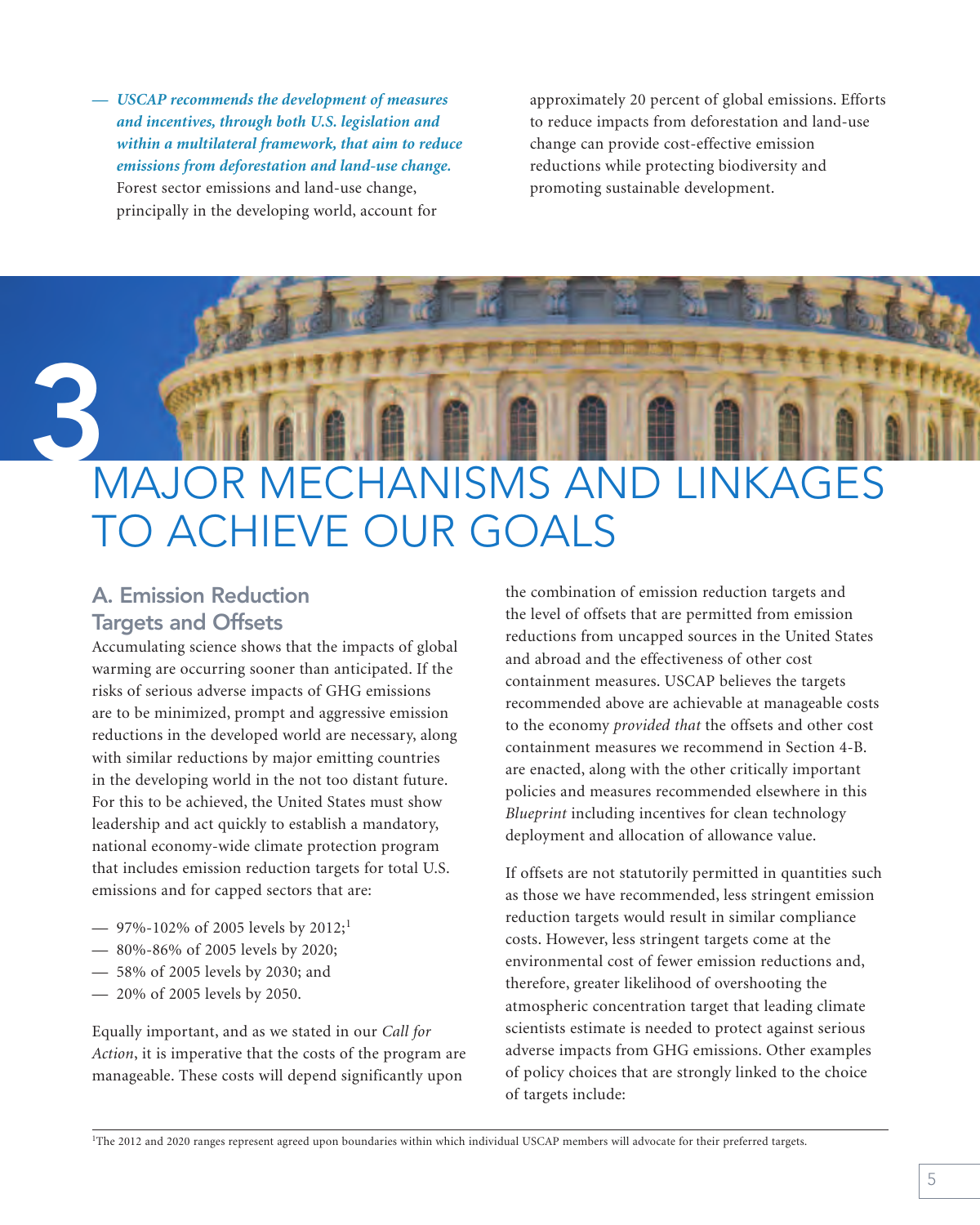- The size cutoff for large stationary sources that are included in scope of coverage for the cap and trade system (see Section 4-A);
- The limits that are placed on the size and the starting price for triggering the use of the Strategic Offset and Allowance Reserve Pool (see Section 4-B);
- The approach to allocating allowance value (see Section 4-C); and
- The approach to technology policy (see Sections 5–8).

#### **B. Cap-and-Trade Plus Complementary Measures**

Building on the principles and recommendations in our *Call for Action*, we believe our nation's climate protection goals can be met in the most cost effective manner through an economy-wide, market-driven approach that includes a cap-and-trade program as a core element. Since all U.S. emissions are not included in the cap, the legislation should include provisions to create incentives for emission reductions in uncapped sectors through qualified offsets from these sectors.

In addition, policies and measures that are complementary to a cap-and-trade program are needed to create incentives for rapid technology transformation and to ensure actual reductions in emissions occur in capped sectors where market barriers and imperfections may prevent the price signal from achieving significant reductions in emissions within those sectors. To the extent that market barriers and imperfections persist, it may be necessary to continue to use complementary sector-specific policies and measures as transitional tools. However, a goal of legislation should be to move, as soon as practicable, to a fully market-based system that relies on the price for carbon to achieve the recommended reductions.

#### **C. Complementary Governmental Programs**

In our *Call for Action*, we called for a national program that establishes a domestic market with a uniform price for carbon for all sectors and regions of the United States. To that end, the legislation should include

provisions to promote, as soon as practicable, full integration of the U.S. trading program with other comparable trading systems in the developed world, and, eventually, to promote a single global carbon market. USCAP acknowledges the important role of state and local governments in addressing climate change but the thrust of our recommendations is to establish a stronger and more far reaching role for the federal government than heretofore has been the case. To that end, this *Blueprint* and other USCAP documents call for:

- a national GHG registry;
- economy-wide emission reduction targets;
- a national cap-and-trade program that results in a unified domestic market with a single price for carbon;
- cost containment measures to protect the nation's economy during the transition to a low-carbon economy;
- a federal technology research development and deployment program; and
- complementary measures for coal technology, transportation, and buildings and energy efficiency.

We believe local, state, regional and federal programs can and must be complementary. The aim is to achieve compatibility and avoid conflicts between local, state and federal programs that unnecessarily drive up compliance costs and make achieving our nation's environmental goals more difficult.

#### **D. Periodic Assessment**

Congress should require periodic assessments of emerging climate science, current and projected progress towards achieving the targets, the associated social and economic costs of achieving them, and the potential for unintended policy outcomes such as deleterious land use changes. Based on these assessments, agencies should be required to update their programs as necessary to promote achievement of the legislative goals as costeffectively as possible. On the basis of these assessments, Congress should also periodically consider legislative revisions as necessary to assure that we will meet the 2050 goal and that we will do so as cost-effectively as possible and in a manner that does not stimulate increases in emissions outside of the United States.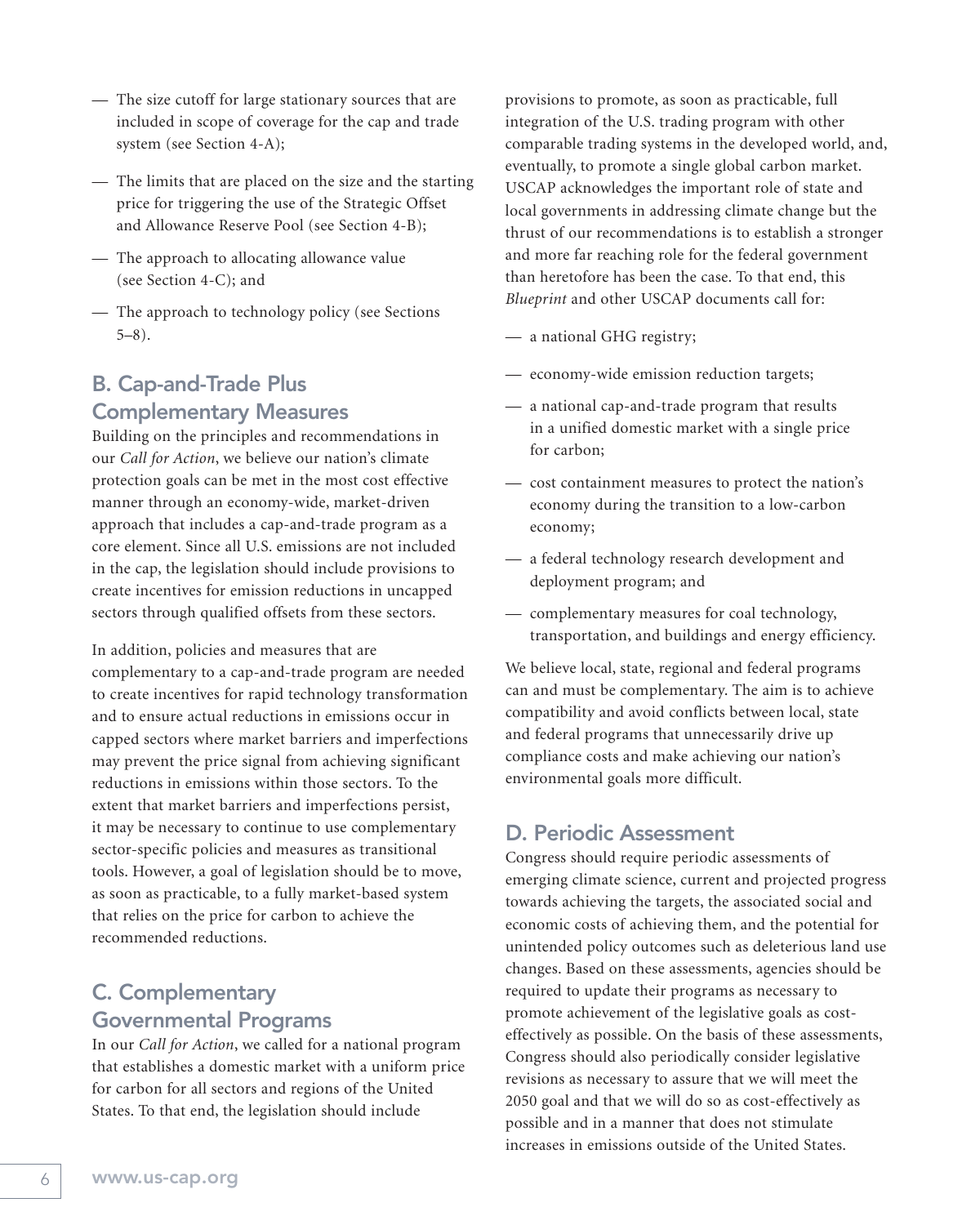## **4** CAP AND TRADE SYSTEM DESIGN

#### **A. Scope of Coverage and Point of Regulation**

In our *Call for Action*, we recommend the cap-and-trade program should cover as much of the economy's GHG emissions as is politically and administratively possible. We now recommend that the scope of coverage for the cap-and-trade program include fossil fuel and other covered GHG emissions from large stationary sources and the carbon content of fossil fuels used by remaining sources. The cap-and-trade program should not cover fossil energy used as feedstock material or in other ways that do not result in GHG emissions.

Large stationary sources should be defined as facilities that emit a covered GHG at a  $CO<sub>2</sub>$  equivalency rate of 25,000 metric tons or more per year for existing facilities and 10,000 metric tons or more per year for new facilities. This scope of coverage includes large stationary sources that combust coal, natural gas, petroleum and other fossil fuels or otherwise emit GHGs at a rate exceeding the annual coverage threshold. Reasonable thresholds for separate *de minimis* point sources of emissions within complex facilities should be established to avoid creating an unreasonable regulatory burden.

In the case of GHG emissions from the transportation sector, the vast majority of transportation emissions result from fuel consumed in vehicles owned or operated by transportation end-users, including individual consumers. However, requiring individual end users to be directly responsible for submitting allowances is administratively infeasible. Therefore, USCAP recommends transportation fuel providers be tasked with submitting allowances sufficient to cover the fossil-based  $CO$ , emitted from the use of transportation fuels by consumers and other end users.

This approach serves as a feasible and less costly proxy for regulating the emissions than having consumers and other end users serve as the point of regulation. As such, transportation fuel providers are providing a critically important accounting function. The point of regulation for this accounting function should be the refinery gate and refined product importers. It is also important that Congress understand and establish policies to ensure carbon-based price signals are transparent to transportation fuel consumers and other end users, thereby encouraging them to make informed GHG-reduction choices. In Section 7 of this *Blueprint*, we make further recommendations regarding complementary measures to address emissions from the transportation sector.

Emissions from the use of natural gas by residential and small commercial end users can be covered, for example, by regulating the utilities that distribute natural gas, often referred to as local distribution companies (LDCs). LDCs have an obligation under state law to procure and deliver natural gas to their customers. Placing LDCs under the cap, or, more precisely, making them the point of regulation for natural gas emissions for their customers who are not otherwise covered (i.e., residential and commercial customers) would require them to purchase allowances to cover those customers' emissions, and absent a federal mandate LDCs would only be able to recover those costs that are permitted by their state regulatory commissions.

Given these unique circumstances, Congress must exercise its full authority over interstate commerce and require as a matter of law that these costs be passed through to their customers. Congress must also provide allowances to these LDCs to mitigate these costs and advance demand reduction activities. Of equal importance, provisions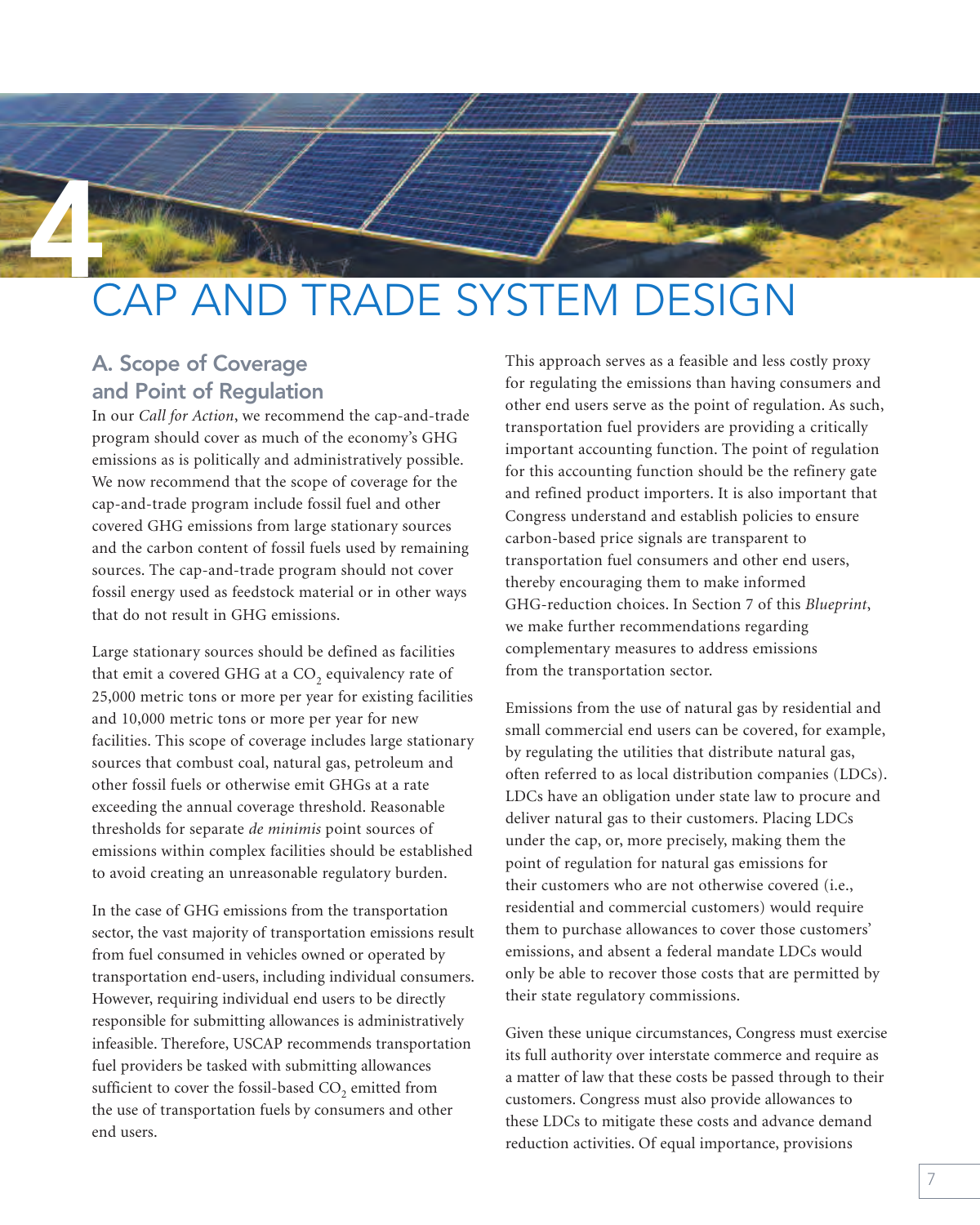must be included to prevent duplicative coverage of emissions, as could occur when large stationary sources of emissions purchase natural gas from LDCs.

In addition, given that the primary way reductions will occur in this sector is through energy efficiency improvements and demand management in end use equipment, appliances, and buildings, Section 8 of this *Blueprint* makes further recommendations for policies that will need to be included in the legislation regarding complementary measures to address GHG emissions from, among other activities, residential and commercial natural gas use.

#### **B. Offsets and Other Cost Containment Measures**

Ensuring a smooth and orderly transition to a lowcarbon economy is imperative. A comprehensive policy must include measures that contain costs while ensuring necessary investment in new technologies and actual emissions reductions—serving to protect both individual entities and the economy from unanticipated challenges. USCAP believes the most powerful cost containment measure is a robust cap-and-trade program. Complementary policies to promote energy efficiency such as those we have recommended elsewhere in this *Blueprint*, will reduce demand for electricity, natural gas and transportation fuels, thereby reducing demand for and the price of allowances.

We recognize, however, that other measures will be needed, such as the sufficient use of offsets, banking of allowances, and protections that ensure allowance prices are not too volatile or excessively high for sustained periods of time.

Cost containment measures should be designed to:

- protect the economy while allowing a long-term price signal that is sufficient to stimulate the development and deployment of new technologies;
- drive investments in cost-effective energy efficiency;
- maintain the integrity of the overall emissions budget established by the cap for each period; and
- achieve reductions in greenhouse gases.

Achieving these policy objectives will require a combination of tools, some of which should be phased out over time as the carbon market matures.

#### **AVOIDING EXTREME PRICE VOLATILITY IN**

**THE SHORT-TERM:** To reduce risk from extreme short-term price volatility USCAP recommends that Congress authorize the following measures that are aimed at increasing compliance flexibility for regulated entities:

- ample amounts of offsets to be used for compliance purposes (as described below);
- unlimited banking of offsets and allowances for firms that have compliance obligations, with appropriate restrictions that may be needed for firms that do not have compliance obligations aimed at preventing market manipulation; and
- effective multi-year compliance periods.

#### **ENSURING SUFFICIENT INVESTMENT IN TECHNOLOGY TRANSFORMATION:** Price

expectations help drive technology innovation and deployment. Therefore, cost containment measures should permit allowance price signals to become stronger over time. Further, Congress should direct a reserve price for the auction of allowances to be set at a level that helps to avoid prices that are too low to encourage long-term capital investments in low- and no-carbon technologies.

We believe the price that could accomplish this policy objective is approximately \$10 per ton at the outset of the program. This price could escalate over time at a rate greater than inflation and then flatten out around 2025, provided that the price level and overall need for this mechanism is reviewed over time as the carbon market matures and new technology is deployed. This review should determine whether the minimum starting price for auctions should be adjusted, stay the same, or be phased out.

Like all cost containment provisions, the auction reserve price should be designed and implemented in a manner that prevents market manipulation. Elsewhere in this *Blueprint* we recommend additional incentives and other complementary measures that are critically needed to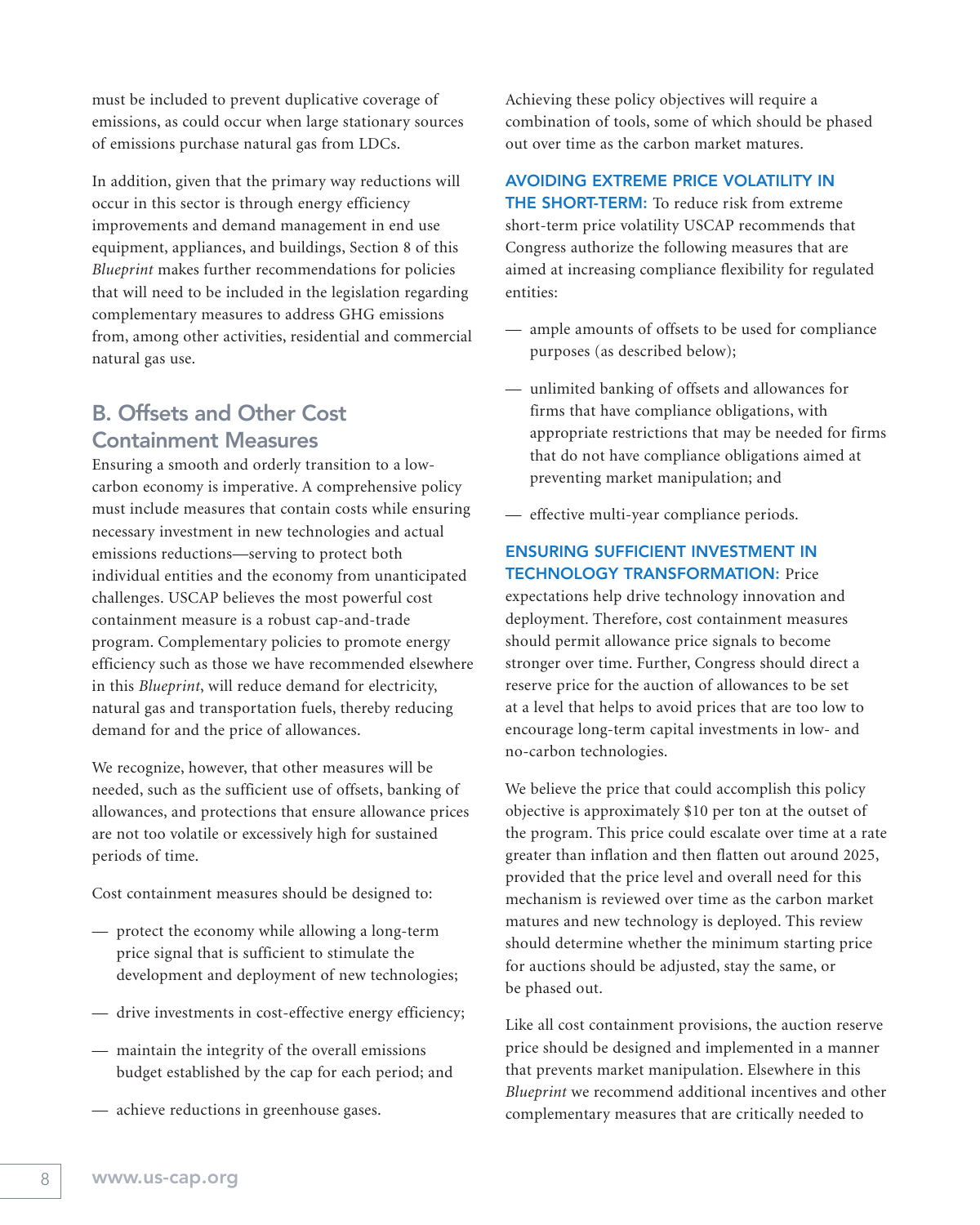spur necessary investments in energy efficiency and other critical low- and zero-emission technologies.

#### **ENSURING A SMOOTH TRANSITION AND CONTAINING COSTS TO THE ECONOMY:**

To ensure a smooth transition to an economically responsible and environmentally sustainable energy future, Congress must authorize a combination of provisions including:

- *Emission Offset Quality:* In our *Call for Action*, we recommend regulated entities be permitted to meet part of their compliance obligations through the purchase of verified offsets created by activities that sequester or reduce emissions from domestic sources that are not subject to the cap, and GHG emission reduction or sequestration projects outside the United States. In this *Blueprint*, we now recommend:
	- Criteria must be established to ensure all offsets are environmentally additional, verifiable, permanent, measurable, and enforceable. The U.S. Environmental Protection Agency (EPA) should be directed to establish an offset program using a standards-based approach within 18 months of enactment. Under a standards-based approach, an EPA rule should identify specific categories of offsets that are eligible to qualify, along with clear procedures to achieve certification, and clear guidance to offset providers about how they can meet the standards. The eligible categories of offsets should be added to or modified over time based on experience, and standards should be periodically updated to ensure environmental additionality.
	- In the case of international offsets, in addition to meeting the criteria described above, EPA should be directed to establish a transparent process for evaluating and approving international offsets. In so doing, EPA should enable international offsets that meet the quality criteria described above to be approved during the early years of the program, with a schedule to assure that over time international offsets result in incremental reductions beyond a nationally appropriate country or sectorspecific emission reduction commitment that covers a suitable share of a country's emissions, consistent with the global goal of avoiding dangerous climate change. Congress should

consider specifying a date or dates by which eligibility for international offsets should be contingent upon a host country's acceptance of such an emissions reduction commitment. Such schedule should be structured to encourage developing countries to move as rapidly as possible to curb their emissions, while ensuring that the overall quantities of offsets and international allowances are adequate for cost containment purposes as detailed in this *Blueprint*.

*— Emission Offset Limits and Use:* Economic modeling and experience in other markets indicates that less restrictive limits on the use of offsets for compliance will tend to result in lower allowance prices, while more stringent emission targets tend to result in higher allowance prices. Since USCAP is recommending a stringent emission target, we also recommend generous limits on the use of offsets to help moderate compliance costs, especially during the period when low carbon technologies are still achieving the economies of scale and commercial maturity that many currently lack.

To help achieve this objective, USCAP recommends the following ongoing approach to managing the actual amount of offsets allowed for compliance use over time:

- Congress should set an overall upper level limit on the use of offsets for compliance in any year of 1.5 billion metric tons domestic and 1.5 billion metric tons international offsets.
- Congress should establish a Carbon Market Board (CMB) and give it the authority to set annual limits on the level of domestic and international offsets within the range of 2-3 billion metric tons total, consistent with the upper limits specified above and the provisions described below.
- Congress should specify that the initial annual limit on offsets will be 2 billion metric tons. CMB should have the authority to increase the annual limit to avoid undue economic harm from excessively high allowance prices (e.g., increases in the price of natural gas due to fuel switching) and encourage technology transformation, including the development of carbon capture and storage.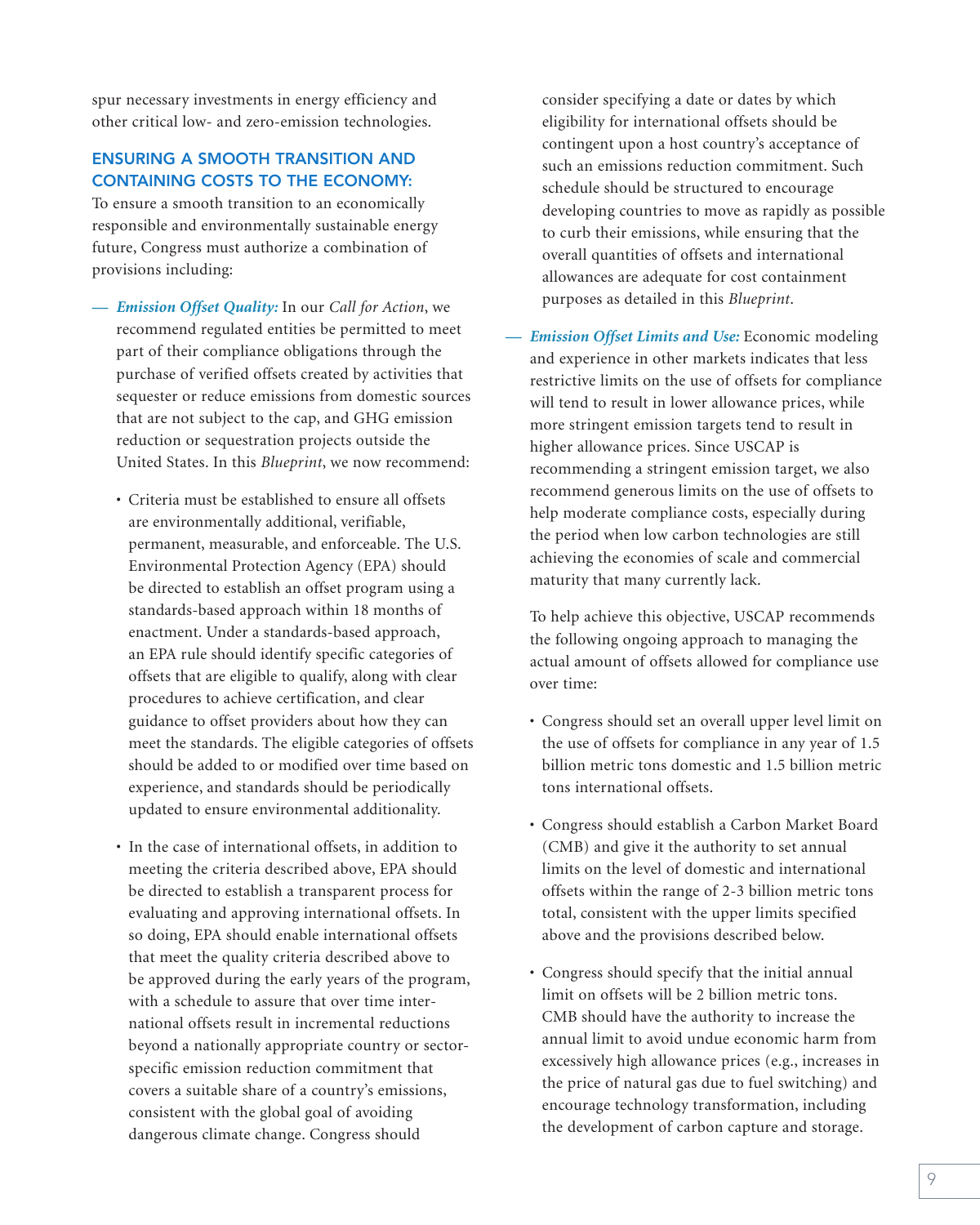In exercising this authority, CMB should take into account the number of banked offsets in the private sector, the degree to which the criteria for offset quality described above have been effectively implemented by EPA, and the size of the strategic reserve pool described below.

• The annual limits on offsets should be implemented in a manner that ensures easy and efficient access to offsets by all covered firms while providing flexibility and limiting the potential for speculation by, for example, using the ratio of a given year's offset limit to the cap on emissions in that year to define each covered firm's limit on the use of offsets for compliance purposes.

*— Strategic Offset & Allowance Reserve Pool:* Even with ample offsets, there will still be the potential for extreme volatility and spikes in allowances prices. To limit such price spikes and volatility, especially in the early years of the program, USCAP recommends the establishment of a strategic reserve pool that includes: a) program-based and other governmentally certified offsets, including but not limited to forest carbon tons derived from offsets due to avoided tropical deforestation; and b) allowances borrowed from future compliance periods at a system-wide level (as distinguished from a firm level).

Offsets and/or allowances in the strategic reserve pool would be released into the market when allowance prices reach a specific threshold price. The reserve pool auction threshold price should be set at a level that prevents undue economic harm from excessively high allowance prices (e.g., increases in the price of natural gas due to fuel switching) and encourages technology transformation, including the development of carbon capture and storage.

Offsets released into the market from the reserve pool may be used without limitation and shall be in addition to the offset use limit recommended above. In order to achieve these objectives, the strategic reserve pool will need to contain a very large number of offsets and the CMB would need to have the authority to release them into the market on an as-needed basis. Thus, it is crucial that the reserve

pool be very large and that the U.S. Government be empowered to fill it and replenish it as needed. We further recommend:

- The offset component of the reserve pool may include, but would not be limited to, forest carbon tons derived from avoided tropical deforestation generated through bilateral agreements between the U.S. Government and other nations, or bilateral agreements approved by both governments, as well as sub-national forest carbon activities, with the consent of the national governments of participating countries. Including international forest-related offsets in the reserve pool should not preclude such offsets from also being eligible and available to firms as international offsets in the overall cap-and-trade program. USCAP recommends that any bilateral agreements be developed and implemented in concert with international mechanisms to reduce emissions from deforestation and degradation. Forest carbon tons offsets must be real, additional and verifiable and enforceable with adequate monitoring and, as applicable, discounting and/or an insurance program. Recognizing the potential for emissions leakage to other forested nations, the U.S. Government must establish mechanisms for reviewing and accounting for such leakage in the offset component of the reserve pool.
- Congress should direct EPA to establish a program to certify forest carbon tons, using the criteria described above. U.S. Government certified and registered forest carbon tons may be held or traded by private entities at any time, and may be used for compliance purposes, without limitation, whenever the CMB-established threshold price for offset release from the strategic reserve has been reached.
- The allowance component of the reserve pool would utilize a limited number of allowances borrowed from future compliance periods but the CMB would only be authorized to use this mechanism as a measure of last resort if the reserve pool temporarily does not contain sufficient offsets to meet the cost containment need. Congress should specify limits on the total amount of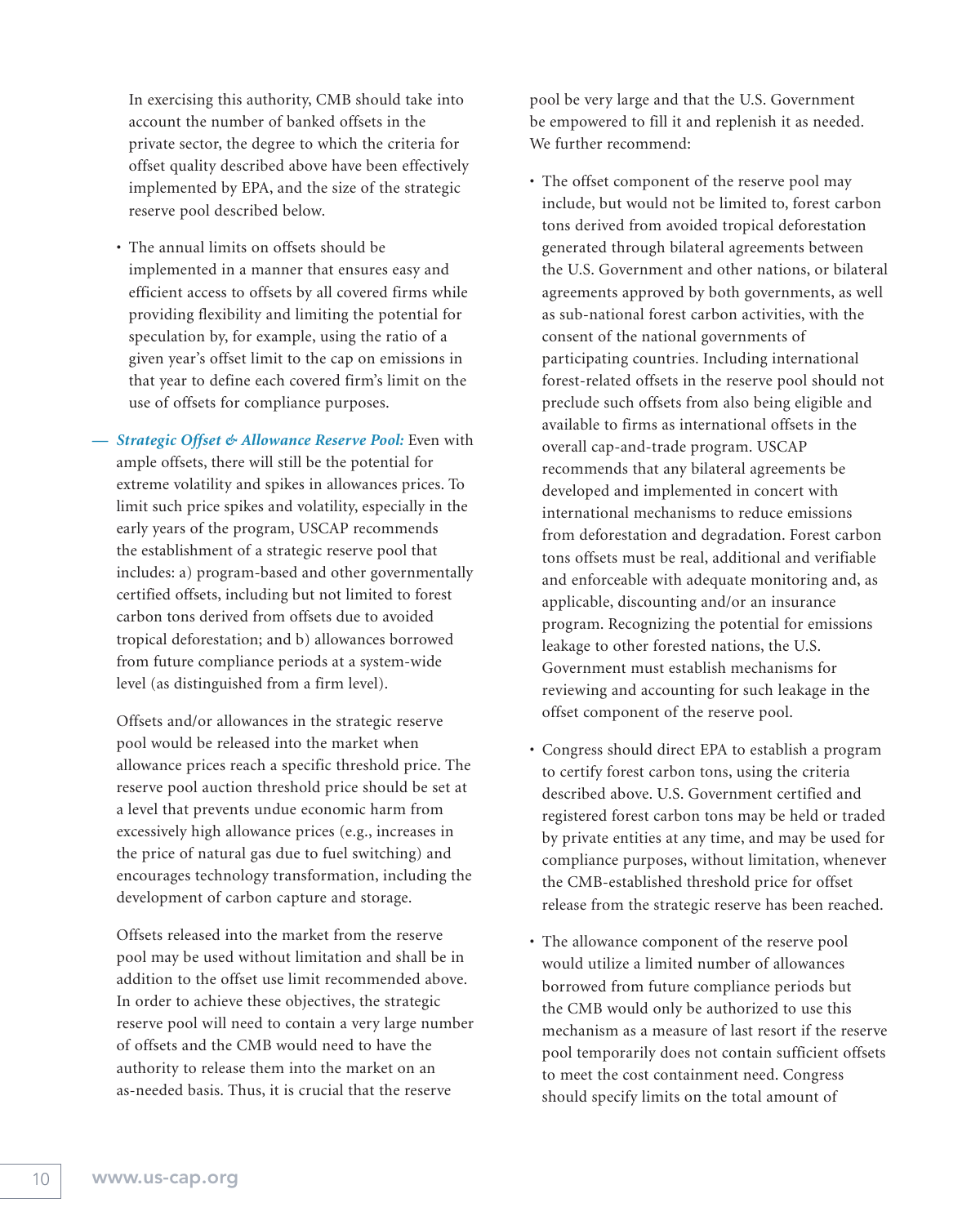allowances to be borrowed from future compliance periods that can be utilized for this purpose, as well as limits on sales of allowances from the reserve pool on an annual or several-year period.

- Congress should charge the CMB with the responsibility to establish and update the reserve pool auction threshold price, determine the number of offsets to include in the reserve pool, and determine how many offsets and allowances need to be sold at or above the threshold price.
- To limit speculative purchases from the reserve pool and allow an increasingly strong price signal, the CMB should increase the threshold price at a rate that moderately exceeds the time value of money. The CMB should be authorized to adjust the reserve pool auction threshold price and its rate of increase as needed to prevent undue economic harm and to encourage technology transformation.
- Finally, the system used to release offsets and allowance reserves into the market should be transparent and predictable, and designed in a manner that minimizes interference with normal market processes and prevents manipulation of the allowance price.

#### **C. Allocation of Allowance Value**

In the first decades of the program, priority must be given to directing the value of emission allowances created through the implementation of a cap-and-trade system to:

- transform our economy;
- modernize our nation's energy infrastructure;
- smooth the transition for consumers to a low-carbon economy; and
- adapt to the impacts of global warming.

It is critical that the economic value of emission allowances be directed to achieve these and other objectives, including buffering the economic impacts on energy consumers and businesses, without undermining their incentives to reduce emissions. USCAP recommends that a significant portion of free allowances should be initially distributed to capped entities and economic sectors particularly disadvantaged by the secondary price effects of a cap, and that the free distribution of allowances should be phased out over time.

#### **OBJECTIVES OF ALLOWANCE VALUE**

**DISTRIBUTION:** USCAP believes that the distribution of allowance value should achieve the following overarching objectives:

*— Facilitating the Transition for Consumers and*

*Businesses:* Enable the smooth transition to a lowcarbon economy by mitigating the financial impacts of climate policy on consumers, businesses and the overall economy. A judicious combination of allocating allowances and targeting of auction revenues can reduce the direct cost impact of climate policy while accelerating the deployment of energy efficiency and other cost-reducing technologies. It is anticipated that the percentage value required by consumers and businesses will decrease over time.

- *Transforming Technology and the Nation's Workforce to Support a New Energy Economy:* Provide capital to facilitate timely investment, development, demonstration and deployment of new (not yet commercially mature) low- and zero-GHG-emitting technologies. This should be done in a manner that creates economic opportunity for the nation's businesses and workforce and promotes energy security (see Section 5 of this *Blueprint*). USCAP recommends use of allowance value, directly or indirectly, to facilitate the rapid, early deployment of low- and no-carbon technologies, given the need for substantial progress on technology transformation. We also recommend use of additional allowance value specifically for technology research and development and for workforce training and transitional support.
- *— Adapting to the Challenge:* There is a need to address both human and ecological needs for adaptation to unavoidable climate change by enhancing resilience and response to climate change impacts for affected communities (e.g., impacts on public health, water resources, and infrastructure) and fish and wildlife habitats, at the federal, state, tribal and local levels.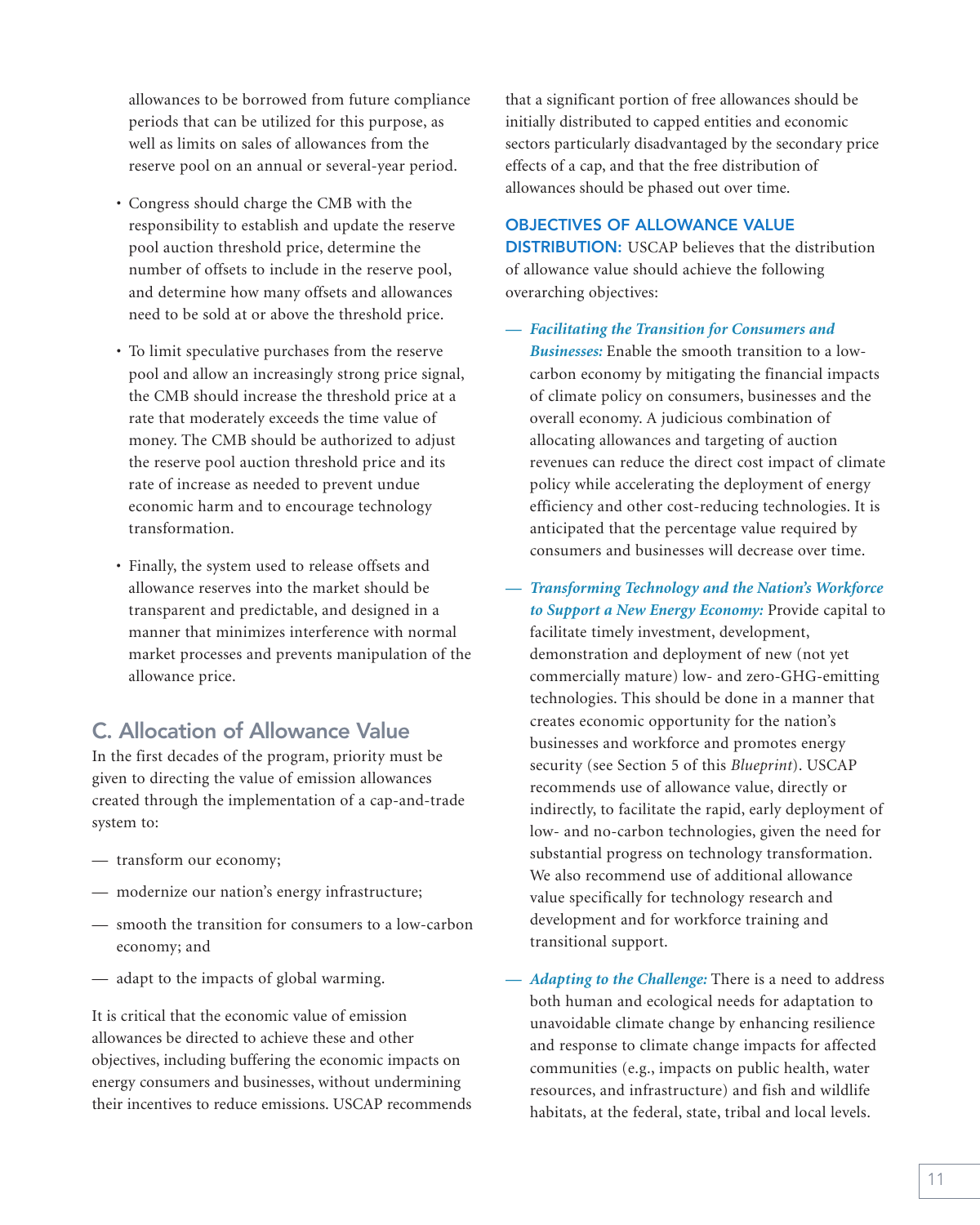We should also promote international engagement and cooperation in addressing both community- and ecosystem-related climate change adaptation needs.

#### **PRINCIPLES OF EFFICIENT AND EFFECTIVE**

**ALLOCATION:** While meeting these objectives, the direct allocation of allowances and the uses of auction revenues should be tailored to:

- Ensure the availability of a secure, adequate, affordable and reliable energy supply.
- Strengthen the U.S. economy by investing in its infrastructure and by returning a portion of the allowance value directly to households.
- Avoid imparting undue initial economic gain or loss to covered entities.
- Encourage necessary investment, purchasing and behavioral changes by business, energy consumers, land users and government entities.
- Reduce overall energy costs for residential, commercial and industrial consumers of energy by promoting end-use energy efficiency and demand management in all sectors.
- Ensure that United States businesses are not put at an undue competitive disadvantage in the global marketplace as a result of climate policy and discourage companies from moving operations off shore due to the impact of climate change legislation. Such actions could undermine the environmental effectiveness of the policy and increase unemployment in the U.S.
- Train the workforce needed to facilitate a wide-scale transformation to low-carbon technologies and provide opportunities for all Americans in the new energy economy.
- Enable the U.S. to support international cooperation and actions to reduce emissions by key developing countries through technology transfer, avoided deforestation and adaptation assistance.
- Recognize voluntary actions taken to reduce GHG emissions prior to implementation of a climate policy.
- Further the technology transformation to low and zero-emitting technologies.
- Protect Americans, and the natural systems we all depend upon, from the impacts of global warming.
- Minimize administrative costs and complexity, and maximize the value serving the above purposes by basing the distribution of allowance value on objective and transparent criteria and relying on these criteria in any future evaluation of the system's effectiveness.

#### **CRITERIA GOVERNING FAIR AND EQUITABLE**

**ALLOCATION:** Emission allowances in an economywide cap-and-trade system will represent trillions of dollars in value over the life of the program. As such, it is critical for public acceptance of the policy that decisions regarding the distribution and use of this value are taken in an unbiased and transparent manner. The criteria for determining allocation should be applied in a comparable manner in different sectors, including for buffering consumer exposure to allowance prices in various sectors.

The goal is to avoid excessive transfer of allowance value from one sector to another while still taking full advantage of the primary purpose of a cap-and-trade system for resources to flow to least-cost solutions. Furthermore, the criteria should be applied fairly to all impacted parties within a given sector or group. USCAP recommends that the following factors be taken into account in determining the fair and equitable proportion of allowance value that should be distributed to the following entities and purposes:

*END-USE ENERGY CONSUMERS* (e.g., residential/ commercial/industrial electricity, natural gas, and transportation fuels consumers)

The purpose of directing allowance value to end-use energy consumers is to avoid disruptive price shocks that could accompany the initial phase of implementing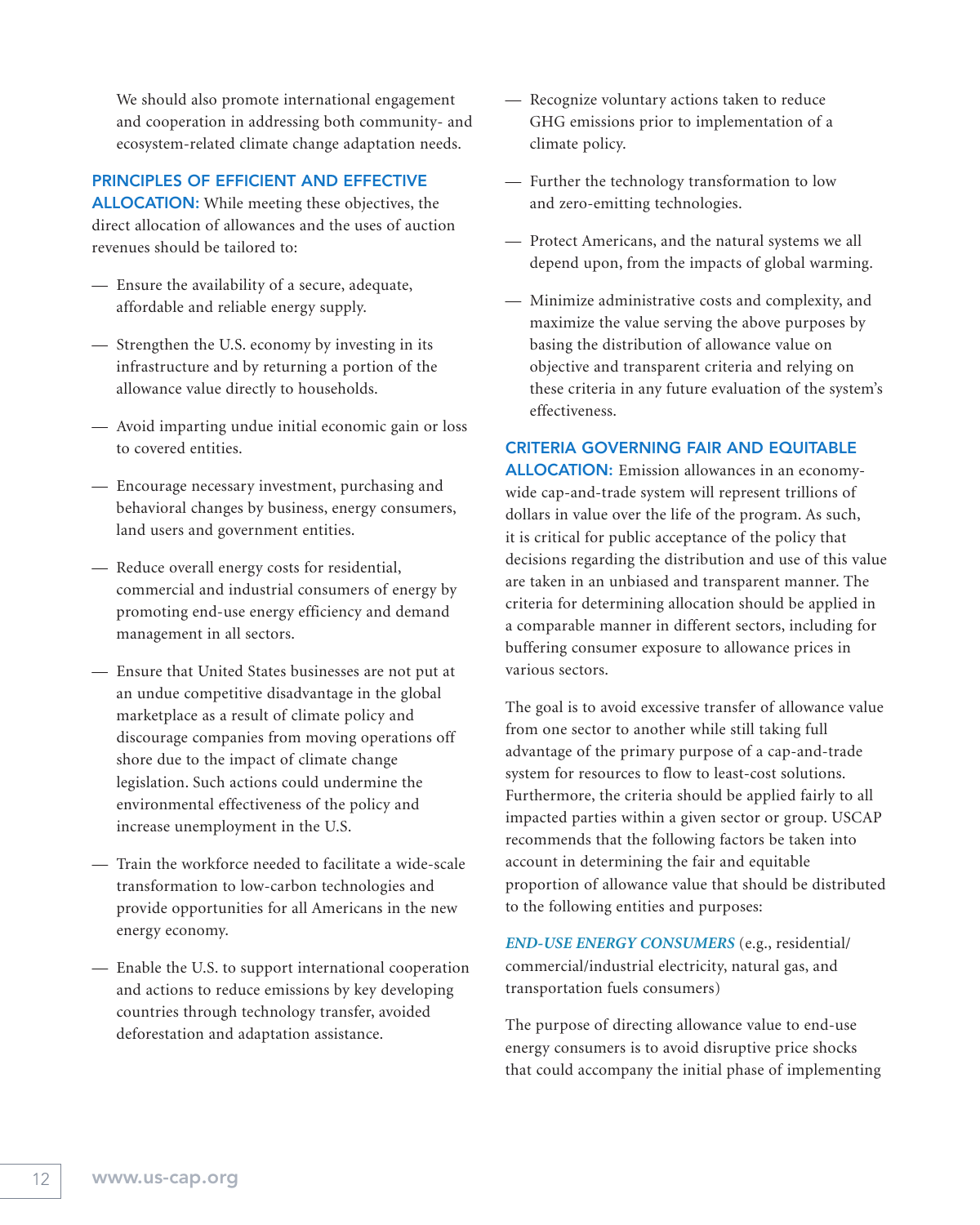the climate protection legislation described in this document. USCAP recognizes that energy consumers are not equally exposed to price impacts and therefore recommends that the distribution of allowance value, either directly or indirectly, to end-use energy consumers be based on the relative impact of energy prices and price increases on household and commercial/industrial consumer budgets.

*— Electricity and Natural Gas Consumers:* Because costof-service Local Distribution Companies (LDCs) are regulated, unlike other impacted sectors they will be required to pass through the entire value of allocated allowances to their end-use consumers. This will directly facilitate the key objective articulated earlier for any allocation—facilitating the transition for consumers and businesses as consumers of electricity. Consequently, USCAP recommends allocating a significant portion (e.g., 40%) of emission allowance value directly to these entities specifically to dampen the price impact of climate policy on electricity and small natural gas customers, particularly in the early years of the emission constraint.

The magnitude of allowance value allocated to LDCs should reflect, but not exceed, the share of capped emissions attributed to the consumers served by the LDCs, and then be phased-out. Consumers would realize this value through some combination of rate adjustment and demand reduction through programs designed to improve energy efficiency and promote zero- or low-emitting energy technologies.

*— Transportation Fuel Consumers:* USCAP

recommends the judicious use of allowance value to ensure that consumers' transportation fuel impacts from allowance prices are generally proportionate to their electricity and natural gas impacts. As with the power sector, allowance value could be applied both to demand management, e.g., providing vouchers or subsidies to consumer purchase of high efficiency and electric vehicles, public transportation and other means to reduce transportation fuel consumption, and to direct cost mitigation, e.g., direct rebates to low-income end-use consumers or offsetting existing consumer taxes on transportation fuels.

Transportation fuel consumers will see a price signal from both inclusion in an economy cap-and-trade program and implementation of complementary fuel standards. Congress should establish policies that provide transparent communication to fuel consumers so they understand carbon-based price signals. Moreover, policymakers should avoid taking actions that interfere with the inclusion of the price of carbon in transportation fuels.

Adequate oversight and accountability provisions will need to be implemented to ensure that all allowance value dedicated to end-use energy consumers serve its intended purpose. Finally, allowance value for end-use energy consumer protection should be reduced or phased out entirely over the appropriate time period.

#### *ENERGY INTENSIVE INDUSTRIES WITH TRADE-EXPOSED COMMODITY PRODUCTS*

Manufacturers and industries that deal with certain commodity products that are both energy-intensive and trade-exposed (which may include, but not be limited to, chemicals, oil refining, aluminum and other non-ferrous metals, iron and steel, cement, non-fuel minerals, pulp and paper, glass, ceramics, and rubber) will be particularly challenged by U.S. climate policy if they face competition from countries that have not committed to an internationally recognized GHG-emission-reduction path. In such cases, there is risk of "leakage," by which we mean the shifting of production and GHG emissions from the U.S. to these other countries.

To remedy this situation, USCAP recommends that an adequate amount of allowance value be provided to U.S. manufacturers facing such competition (determined by objective criteria). These allocations could, for example, be based on net incremental costs (e.g., direct compliance costs, and direct and embedded allowance costs such as in energy pricing) due to climate policy borne by the affected facilities, to the extent these costs can be reasonably estimated and updated with respect to continued economic activity. USCAP recommends that these allocations be tied to any GHG-related competitive imbalance and reduced or eliminated when the GHGrelated competitive imbalance is reduced or disappears.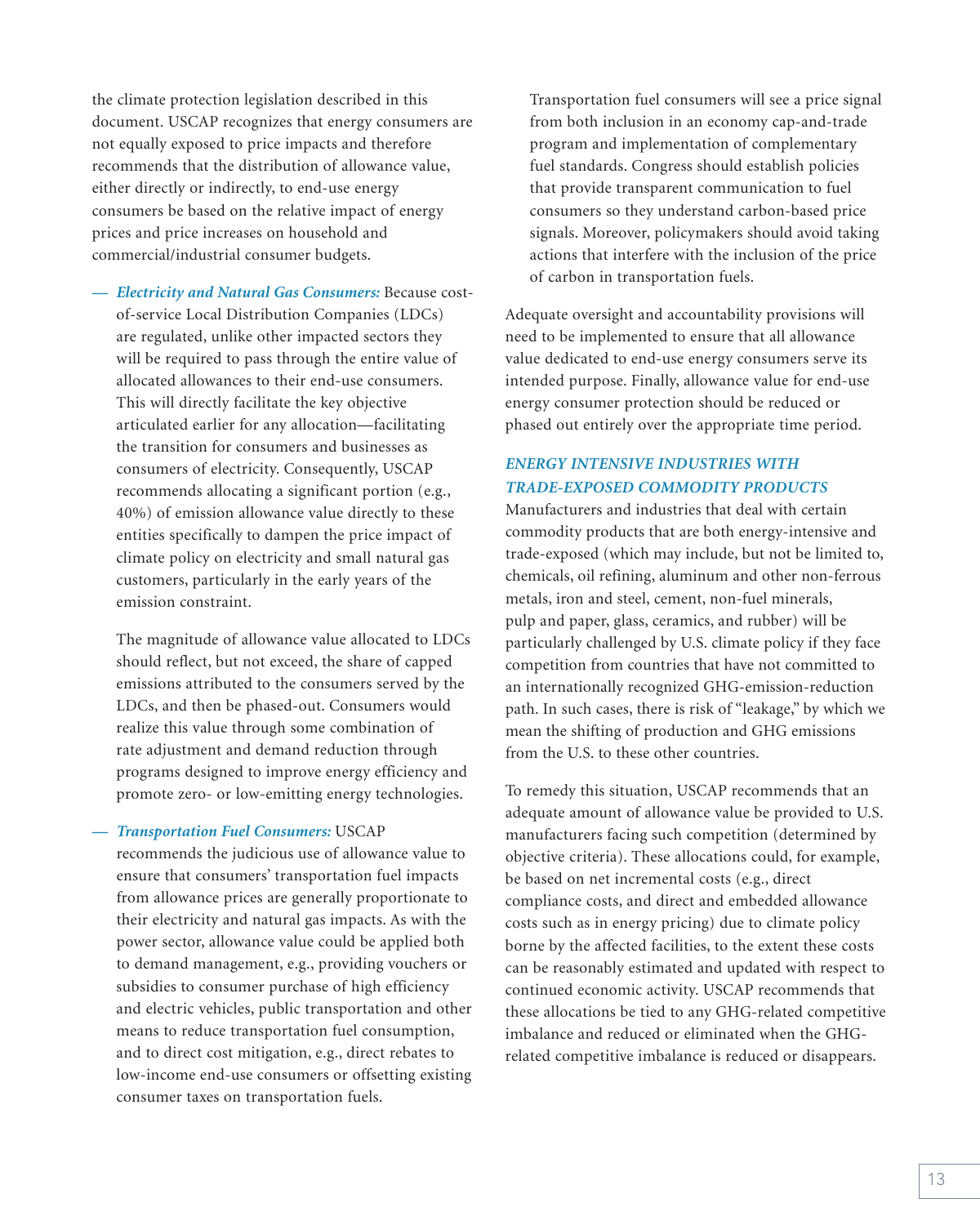#### *COMPETITIVE POWER GENERATORS AND OTHER NON-UTILITY LARGE STATIONARY SOURCES*

These emitters may face significant compliance costs during a period in which there are no practical ways to capture  $CO<sub>2</sub>$  or replace otherwise valuable assets with low-emitting technology. As with energy intensive manufacturers, USCAP recommends that these entities initially receive an allocation of allowances based on their net incremental costs that can clearly be attributed to climate policy.

For competitive power generators, specifically, this allocation should initially be sufficient to cover the portion of their compliance costs that they cannot readily pass through to customers in higher prices. Climate legislation should establish a transition to a full auction for these allowances, based on a reasonable schedule for the expected broad deployment of low- and no carbon stationary technologies. Under this schedule, the allocations to large stationary sources would phase out as it becomes practicable to deploy these new technologies. This approach should avoid imparting undue economic gain or harm to large stationary sources, while facilitating and providing strong incentives for their owners' timely investment in low carbon alternatives.

For both energy intensive manufacturers and large stationary sources, USCAP recommends the following principles guide the distribution of allowance value:

- Allowance value distribution over time should avoid imparting either undue economic gain or loss, while contributing to incentives for such entities to make the major investments in new, low-carbon technology and efficiency gains necessary to transform the economy.
- The underlying basis, in principle, for allowance value allocation to these entities ought to be the net incremental costs that can clearly be attributed to climate policy.
- Estimates of net incremental costs should be determined in a reasonable, objective and transparent manner suited to each industry sector or sectors.
- A variety of factors will influence net incremental costs (and, for energy intensive manufacturers, their eligibility for allocations). These factors include:
	- energy intensity and relative GHG intensity;
	- exposure to international competition from countries that have not committed to an internationally recognized GHG emission reduction path;
	- the extent to which market, contractual or regulatory regimes allow the cost of compliance to be passed through to customers; and
	- the elasticity of demand and supply for energyintensive products.

#### *LOW-INCOME CONSUMERS, WORKER TRANSITION*

*AND TRAINING* Impacts of a climate program could fall most heavily on those least able to afford it unless these costs are mitigated. Allocations to LDCs on behalf of their customers will help to address this need, but will not fully address other costs such as increases in transportation costs or indirect costs embedded in other essentials, such as food and clothing. These impacts are best addressed by direct rebates to low-income consumers. Rebates to low-income consumers should be based on the relative impact of energy prices and price increases on their household budgets.

Sufficient allowance value should be directed to worker transition and training to provide opportunities for all Americans to participate in and take advantage of the transition to a new energy economy.

*TECHNOLOGY SUPPORT* Advancing technology research, development, demonstration and deployment, and promoting technology transformation and avoided deforestation are critical needs that will not be adequately spurred by the cap alone. There are recommendations in other sections of this *Blueprint* regarding the most appropriate methods for distributing allowance value to support these needs. They should receive sufficient allowance value so that these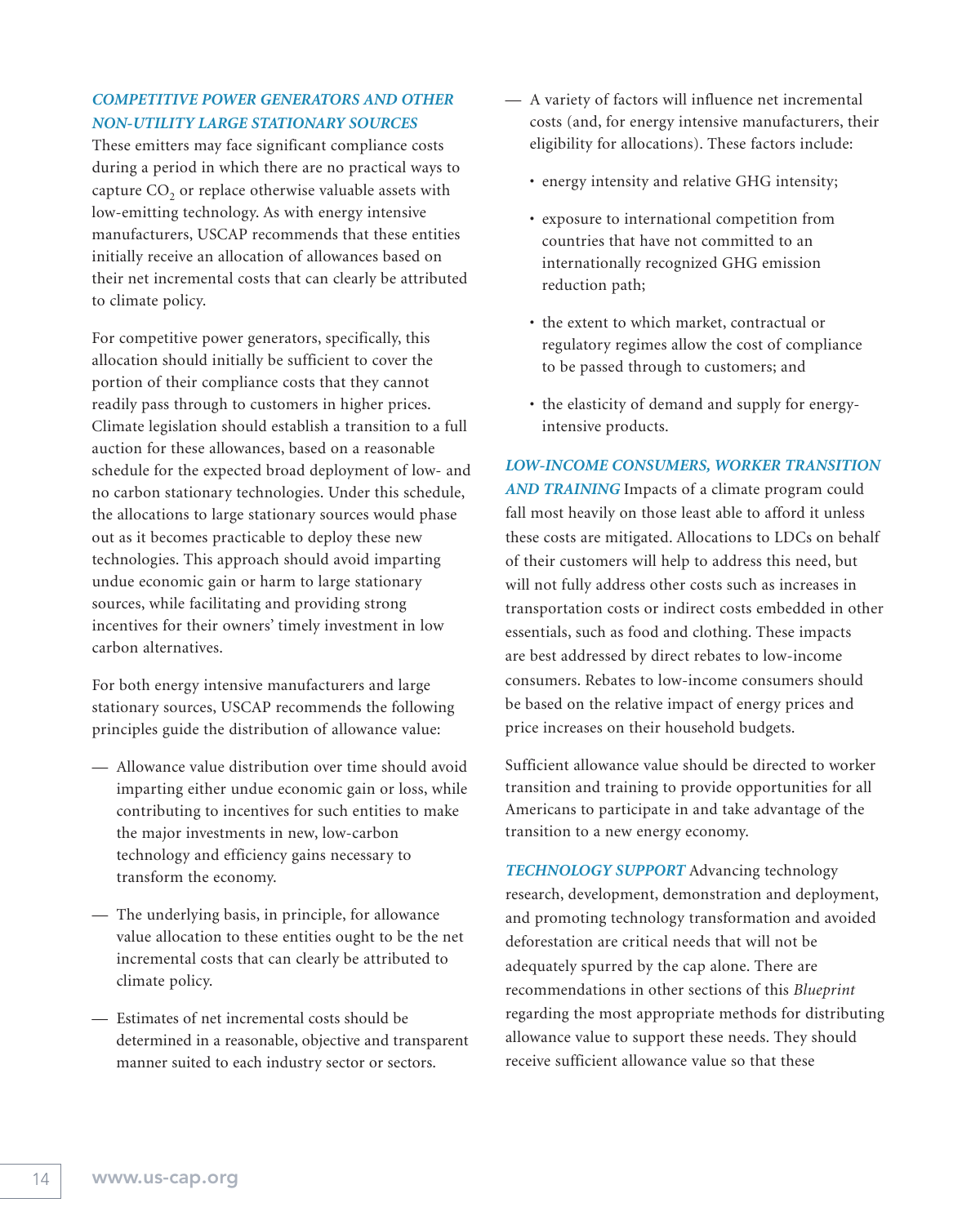investments, combined with the price signal from the cap are sufficient to drive key technologies to commercial viability.

There is a need to address costs associated with meeting complementary measures such as increased vehicle performance standards, renewable fuel and energy efficiency standards, without penalizing firms that have already made substantial investments in efficiency and low-carbon technologies. The use of complementary measures to force emissions reductions in some sectors allows capped sectors not subject to those measures to emit more, lowering the market price of carbon while leaving the overall cap unchanged. The overall effect may be to shift costs on to entities subject to the complementary measures and their customers.

*ADAPTING TO THE CHALLENGE* (e.g., resources needed to help vulnerable people and ecosystems at home and abroad adapt to the impacts of climate change)

- A federal climate bill should include a national strategy, based on the best available science, to empower natural resources managers at the national, state, local and tribal levels to identify, prioritize and protect ecosystems at risk from climate change. The investment in natural resources must be dedicated (i.e., multi-year funding that is not subject to annual appropriations), so that resource and wildlife managers can plan ahead in their adaptation projects knowing funding is secure and to ensure funding goes exclusively to climate change-related projects.
- Sufficient allowance value should also go to reducing the vulnerability in public health, water resources, infrastructure, and other key sectors. Attention should be paid to the adaptation needs of the communities most vulnerable to climate change impacts. Where possible, priority should be given to approaches that protect, utilize and enhance ecosystems and the services they provide to help human and natural communities adapt to impacts of climate change.
- Consistent with our recommendations regarding international principles in Section 2, a sufficient share

of allowance value should be dedicated to promote international engagement and cooperation through bilateral and multilateral channels to help developing countries in addressing both community and ecological needs to adapt to unavoidable climate change.

As technology implementation, adaptation, and economic transitions occur, the emphasis and the proportionate share of funding to any category should shift. An allowance value framework should ensure that for any given period, allowance value is directed to categories as appropriate to achieve the long-term objectives of the climate policy.

The goal is to have free private sector allocations phaseout as low-carbon technologies become the investment alternative. While it may be preferable to establish a clear and reasonable period for this transition in legislation, it may be necessary to extend or shorten that period depending upon the timing of the commercial viability of low-carbon technologies.

#### **D. Credit for Early Action**

Providing credit for early action is an important tool. With the free allocation of allowances there will be competitive imbalances for early actors. Certain approaches could create disadvantages for those actors who took or plan to take early actions to reduce emissions in comparison to those actors who did not or do not plan to take early action. Therefore, if these conditions exist, USCAP recommends:

- The federal climate protection program should recognize, encourage, and provide credit for real and verifiable reductions of direct or indirect GHG emissions resulting from actions taken by entities at domestic facilities prior to the enactment of federal legislation, including actions to comply with state and regional GHG cap-and-trade programs.
- Credit for early action should be awarded from within a set-aside of allowances created specifically for the purpose of rewarding early action. Congress should ensure that there is an adequate set aside of allowances under the cap for crediting real and verifiable early action reductions.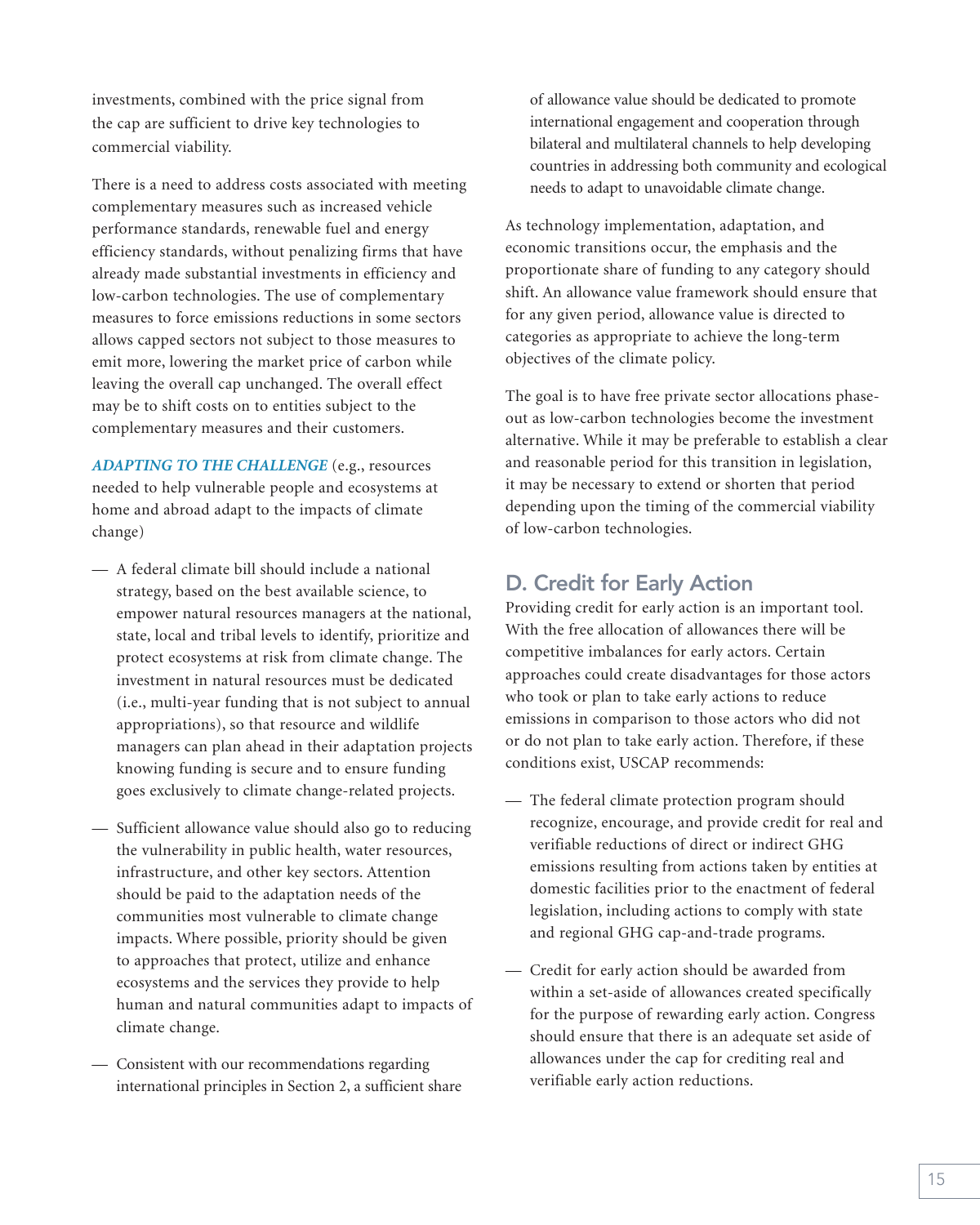- Congress should direct U.S. EPA to establish by rule, as soon as possible, criteria and procedures for awarding credit for early action. These procedures should include options for receiving credit for early actions through: a) a project-based approach, or b) an entity-wide approach.
- Under any approach, the applicant should be required to provide evidence adequate to demonstrate the reductions are real and verifiable and are voluntarily undertaken as part of a GHG reduction or energy efficiency effort. Awarding credit for early action on the basis of achieving emission reductions below a sector-specific emissions benchmark established by rule may be one way to address the criteria of additionality. Financial additionality (i.e., investments made beyond standard return on investment practices) is not an appropriate criterion for awarding credit for early action.
- U.S. EPA should be directed to provide credit for early actions that are taken both retrospectively, from a specified date—such as no earlier than 1995—and prospectively from the date of enactment until such time as the mandatory program becomes effective.

Credit should be provided for the accrual of reductions that occur after the specified retrospective date as a result of the creditable early actions. In developing standards, EPA should take into account the need to make use of what will be a limited setaside for this purpose with the need to provide meaningful awards for qualifying early actions.

- Documentation requirements may differ, given different project types and the time periods when reductions occurred. Registries need to be able to accommodate different types of early action reductions. However, the administrative requirements and complexity associated with providing evidence of early actions should not be excessively burdensome (i.e., it should not preclude entities that are truly deserving from receiving credit).
- U.S. EPA should be provided authority to make use of information submitted under existing voluntary reduction programs (e.g., EPA Climate Leaders and DOE 1605-b) to the extent such information meets robust criteria and procedures for approving applications for crediting early actions

## **5** TECHNOLOGY TRANSFORM.

As we noted in the *Call for Action*, there are a number of technologies that are currently available that emit little or no GHGs, such as wind, solar, hydro and nuclear power, hybrid vehicles and numerous energy efficiency technologies. The cost-effective deployment of existing technologies to improve energy efficiency and reduce GHG emissions should be a priority, as it will yield

emission reductions in the near-term while new technologies are developed.

A robust technology transformation program that results in substantial investment in new energy efficiency and advanced low-emission technologies is a critical complementary measure to a national strategy to cap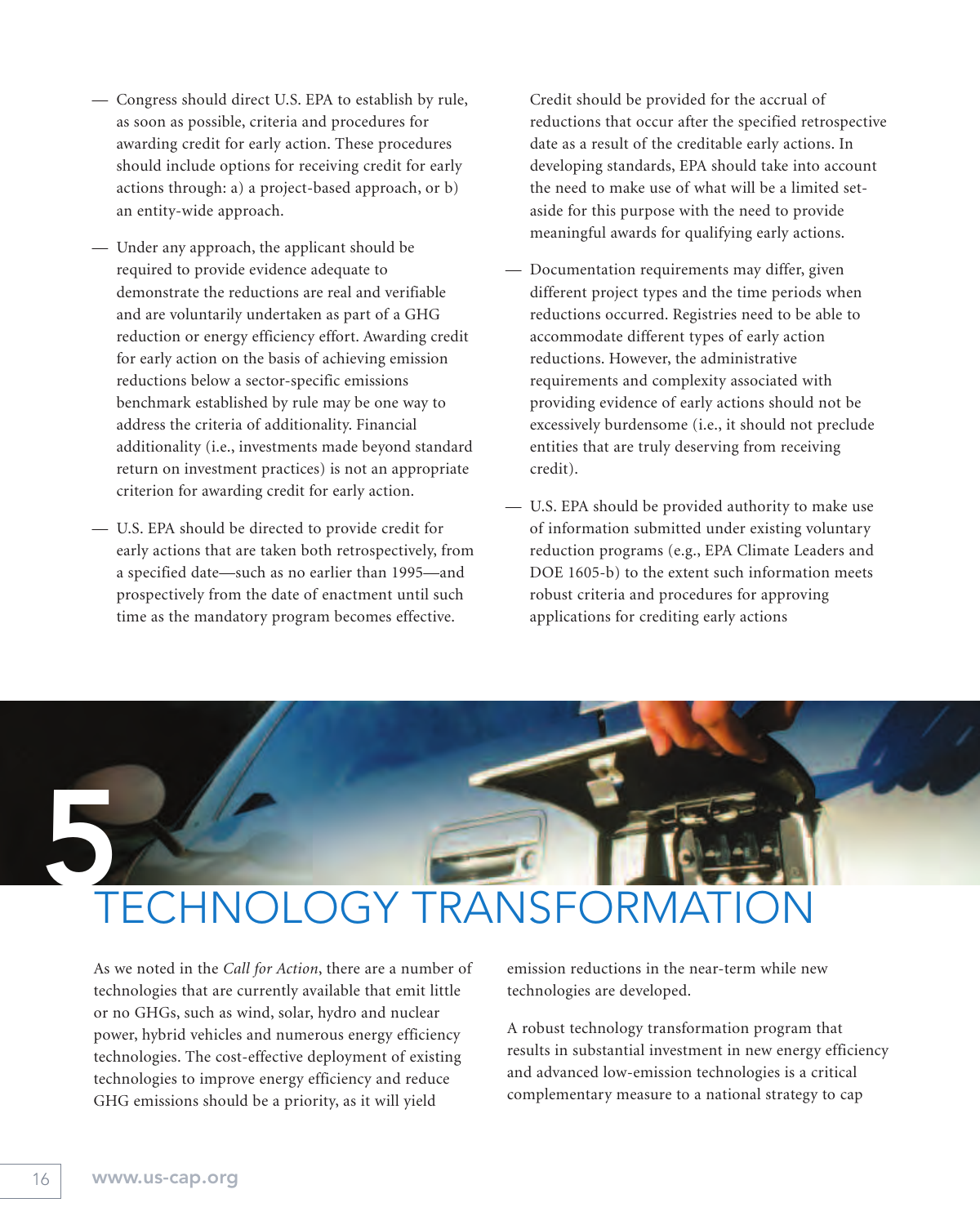and reduce GHG emissions. USCAP recommends creation of such a technology transformation program with two objectives:

- Federal support for pre-commercial, early commercial and higher-risk phases of technology research and development for technologies that represent "breakthrough innovations" and significant improvements in the cost and effectiveness of known critical path technologies for avoiding, reducing or sequestering GHG emissions. Examples of these critical path technologies include:
	- carbon capture and storage (CCS) technologies for both power generation facilities and other industrial facilities;
	- energy storage technologies, including vehicle battery technologies as well as storage systems for intermittent energy sources;
	- emerging zero- or low-emitting and renewable energy or process technologies;
	- advanced technologies, materials and chemicals that facilitate greater energy efficiency and reduced energy losses in all sectors, including transportation, buildings, industry, and power generation; and
	- advanced low-carbon fuels and the vehicle and power generation technologies that enable their use and provide pathways to de-carbonization of the transport and electric generation sectors.
- Federal support to promote early demonstration and deployment of technologies with a known ability to avoid, reduce or sequester greenhouse gas emissions, but which are slow to achieve broad market acceptance due to high costs associated with "firstmover" adoption and implementation costs. Examples of technologies that would fit under this category include:
	- information technologies, such as "smart grid" utility infrastructure and energy management systems in buildings and vehicles, to increase the efficiency of electricity delivery and use;
- carbon capture and storage technologies for power generation facilities and other industrial facilities; and
- a variety of emerging low or zero-emission vehicle and electricity technologies.

To achieve both of these objectives, the program should provide necessary resources for key infrastructure needs that require a proactive government role in siting, cost recovery and investment, such as a  $CO<sub>2</sub>-CCS$  pipeline network or a more robust electricity transmission network to bring zero- or low-emitting energy supplies, such as renewable power to market. Some technology innovation support, such as R&D funding as well as loan guarantees or other deployment incentives, should ideally start upon passage of the legislation (before trading begins) to create an immediate economic stimulus and to kick-start the innovation process.

USCAP believes there are a wide range of technologies that are essential if the United States is to achieve real, substantial, and lasting reductions in greenhouse gas emissions while growing the U.S. economy. The purpose of this technology program is to complement and enhance the pull for technological innovation under a market-based program, and should not be seen as substitute for a well-designed market-based program.

#### **TECHNOLOGY TRANSFORMATION FUNDING:**

Funding for the technology transformation program needs to be transparent, predictable, and accountable, and should be designed to help reduce long-term costs to the final consumer. The federal funding mechanism should not be subject to annual appropriations and should attempt to leverage private investment as much as possible. Additionally, Congress may choose to institute other measures, such as tax-exempt bonds, supplemental rate charges, loan guarantees, or other innovate financing mechanisms to provide additional funding.

Specific to the early demonstration and deployment, Congress and the appropriate agencies should also leverage private investment, through tax incentives, loan guarantees, and other means, to accelerate the demonstration and deployment of existing low-emission technologies or imminent technologies that can help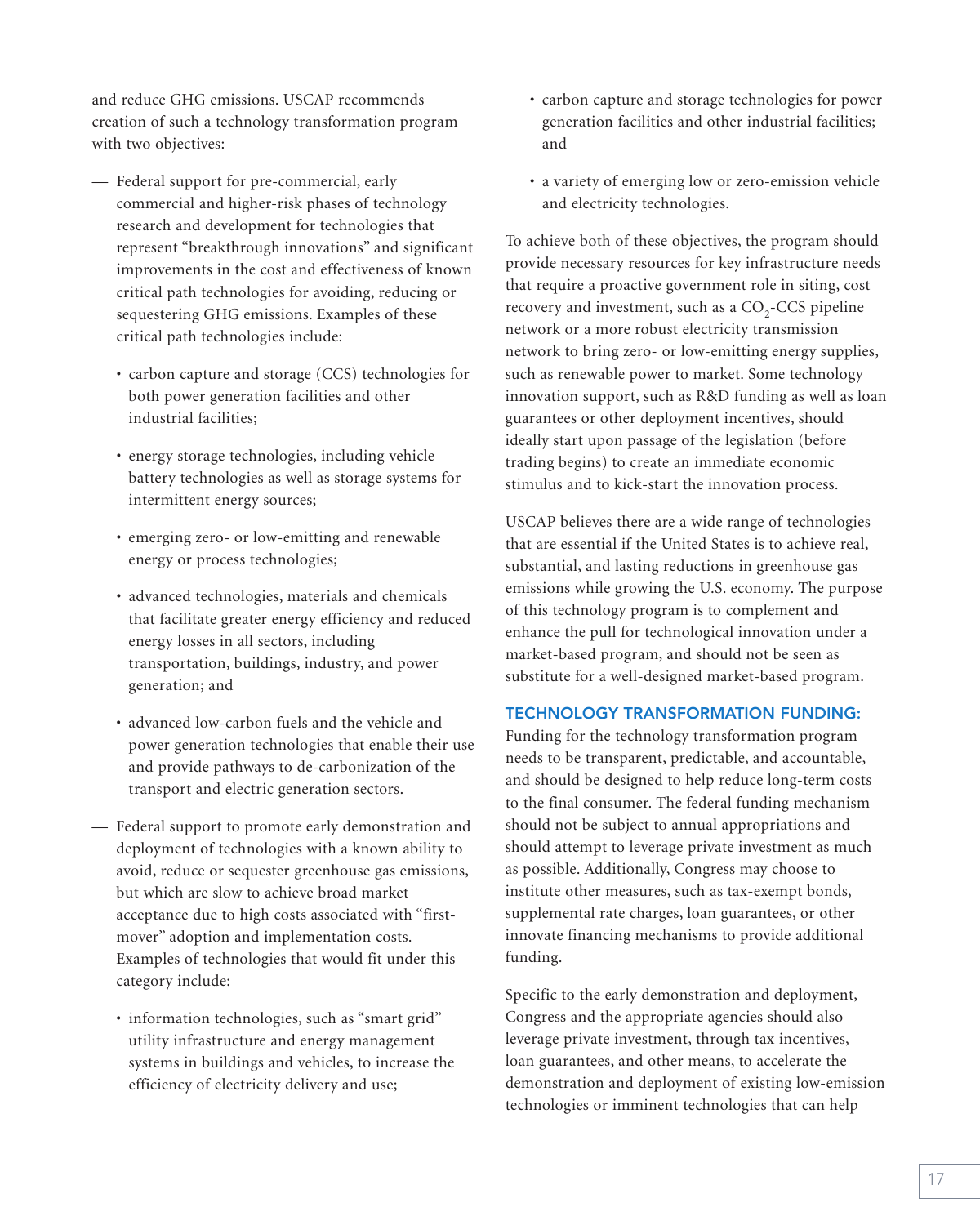achieve critical reductions in the near term. USCAP believes that early demonstration and deployment of these low-emission technologies should be accelerated with predictable incentives that decline over time as experience grows. Similarly, incentives for low-GHG vehicle and fuel technologies would be phased down as a function of vehicle or fuel sales.

**PERFORMANCE CRITERIA:** USCAP recommends that Congress (or the appropriate implementing entity) establish performance criteria to select and prioritize funding of technologies. While specific criteria should be developed and administered by the implementing entity, the distribution of funding should address the following general criteria:

*Environmental Impact*—the technology, in the form that is deployed, should significantly and measurably reduce GHG emissions.

- Cost Effectiveness-Funding should be awarded to emerging technologies with the greatest potential for widespread, low-cost deployment. Wherever possible, competitive processes should be used to achieve this goal.
- *Rapid and Long-Term Technology Deployment* Strike an appropriate balance between technology that can be deployed within a reasonable timeframe to provide GHG reductions as quickly as possible and technology that will achieve the transformation needed to drive significant long-term emissions reductions.

More information on technology transformation for specific low-emission technologies is included in the sections on complementary measures that follow.



### COMPLEMENTARY MEASURES FOR COAL TECHNOLOGY

Over the longer-term, a cap-and-trade program with a decreasing cap and a market price for  $CO<sub>2</sub>$  will drive development and deployment of new lower emission coal technologies with carbon capture and storage (CCS). In the near-term (until 2025), however,  $CO<sub>2</sub>$ prices under a cap-and-trade program with effective cost containment measures may be too low to fully cover the higher initial costs of these technologies. This may increase the risk of delaying the deployment of CCS, which could significantly increase the long-term cost of

a climate policy. It could also "lock-in" CO<sub>2</sub> emissions in the power sector over the long-term through development of new coal facilities without CCS.

To advance the goal of energy security in the midto long-term there should be a national strategy to repower, retrofit or replace existing high emitting coal plants with low emitting coal technologies to help meet current and future electricity demand in the United States. To increase commercial deployment of CCS while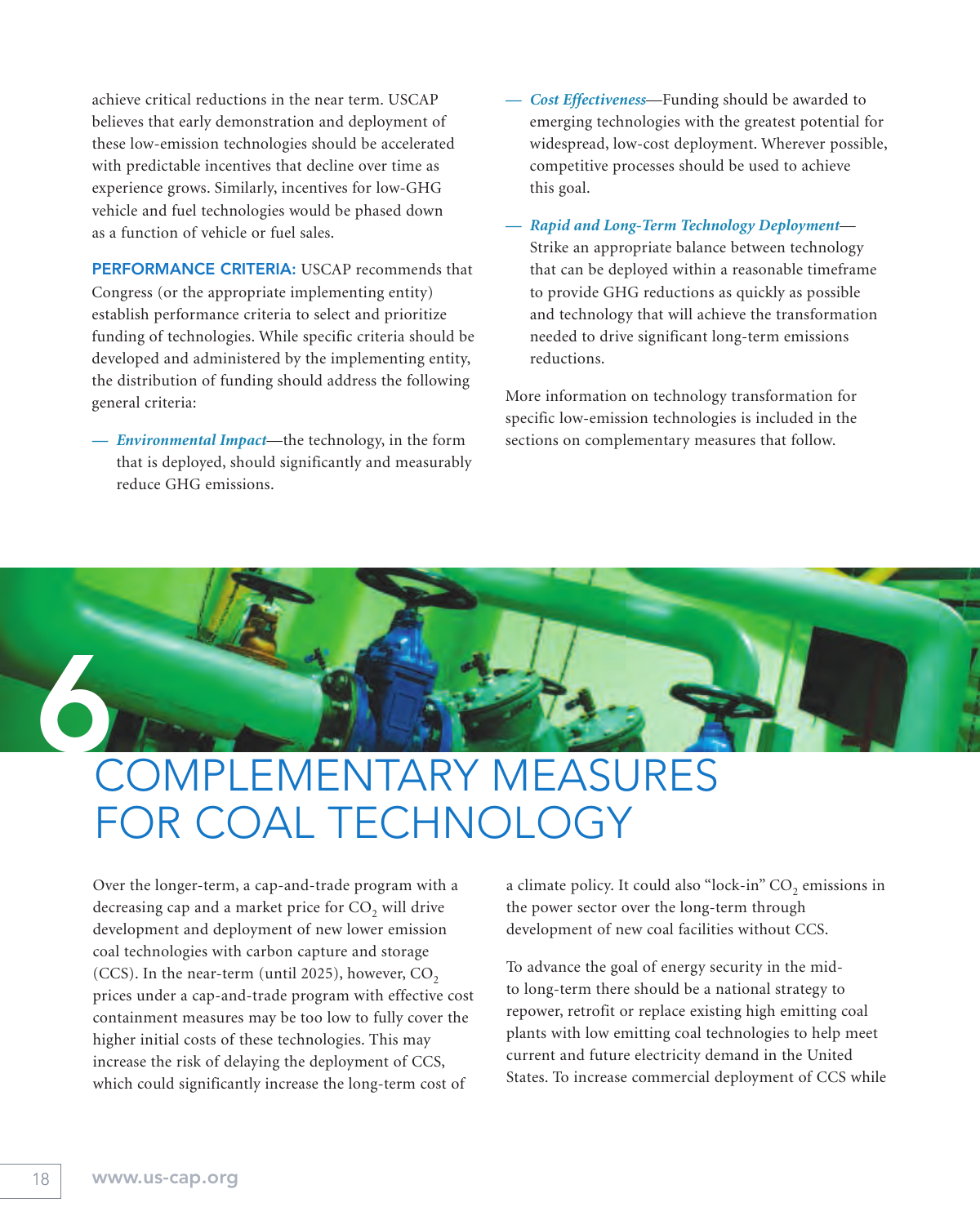preventing excessive run-up in natural gas prices due to fuel switching, USCAP recommends that Congress provide substantial financial incentives and needed regulatory certainty to facilitate and accelerate the early deployment of CCS technology.

Specifically, USCAP recommends Congress immediately:

- Direct all relevant federal agencies to develop a unified, comprehensive national strategy and by no later than January 1, 2010, promulgate all necessary rules to implement a strategy to address the key legal and regulatory barriers, as well as any other issues that, if not addressed proactively, could impede commercial-scale CCS deployment.
- Increase funding to complete, by no later than January 1, 2013, a national assessment of the capacity for geologic storage of  $CO<sub>2</sub>$ .
- Increase funding for early grants to fully demonstrate the viability of CCS in commercial practice. This program should establish at least five (5) gigawatt (GW) of CCS-enabled coal fueled facilities operating with an emissions rate of no more than 1100 lbs/megawatthour (MWh) (or an equivalent rate for synthetic natural gas facilities), including at least one pulverized coal retrofit, by no later than 2015.

USCAP recommends that Congress provide funding for the programs listed above in calendar year 2009 through enactment of comprehensive climate protection legislation or through another appropriate vehicle. Whatever mechanism is used, USCAP recommends it be a dedicated and protected trust fund that is outside of the annual appropriations process to provide a stable source of funding.

To ensure new coal and other solid-fueled facilities are developed in a manner that speeds the deployment of

CCS, USCAP recommends Congress include provisions in the comprehensive climate protection legislation that:

- Ensure no free allowances are provided for power generation that is associated with facilities that are initially permitted<sup>2</sup> after January 1, 2009.<sup>3</sup>
- Require all new coal and other solid fueled facilities emitting more than  $10,000$  tons of  $CO<sub>2</sub>$  per year that are initially permitted after January 1, 2015, to emit no more than 1100 lbs of CO<sub>2</sub> per MWh; and require all new coal and other solid fueled facilities above this size threshold that are initially permitted after January 1, 2020, to emit no more than 800 lbs of CO<sub>2</sub> per MWh--provided that USCAP's CCS direct cash payment funding recommendations (see below) are adopted and provided further that EPA and other agencies have promulgated, not later than January 1, 2012, final regulations necessary to enable the permitting of required CO<sub>2</sub> transport and permanent geologic storage facilities.

In the event that either of the two conditions above are not met by January 1, 2012, the applicability of the initial performance standard shall be delayed until 3 years after both conditions have been met. EPA should review the emissions performance standard for new coal facilities at least every five years and determine whether it is economically and technologically feasible to achieve emissions rates that are less than 800 lbs of  $CO<sub>2</sub>$  per MWh.

— Require all new coal and other solid fueled facilities that emit more than  $10,000$  tons of  $CO<sub>2</sub>$  per year that are initially permitted after January 1, 2009 and before the applicability date of the initial performance standard for new units in the previous paragraph to be retrofitted such that they emit no more than 1100 lbs of CO<sub>2</sub> per MWh. Compliance with this retrofit requirement shall be required

<sup>&</sup>lt;sup>2</sup> "Initially permitted" by a certain date, means the facility received its final Clean Air Act preconstruction approval by that date and commenced a continuous program of actual on-site construction within 18 months of such approval, even if the approved permit is amended or modified after that date.

<sup>&</sup>lt;sup>3</sup> This recommendation is not intended to preclude allowance allocations to LDCs that reflect, but not exceed, the share of capped emissions attributed to the consumers served by the LDCs as set forth above in Section 4-C.

<sup>&</sup>lt;sup>4</sup> Congress could provide authority to waive this retrofit requirement or to extend the retrofit compliance date, for certain units whose permit applications were determined to be administratively complete prior to January 1, 2007 and that, prior to January 1, 2009, were subject to a binding agreement that requires the owner/operator of the unit to significantly reduce or otherwise offset the unit's lifetime carbon dioxide emissions and where compelling circumstances associated with such units justify the need for such treatment.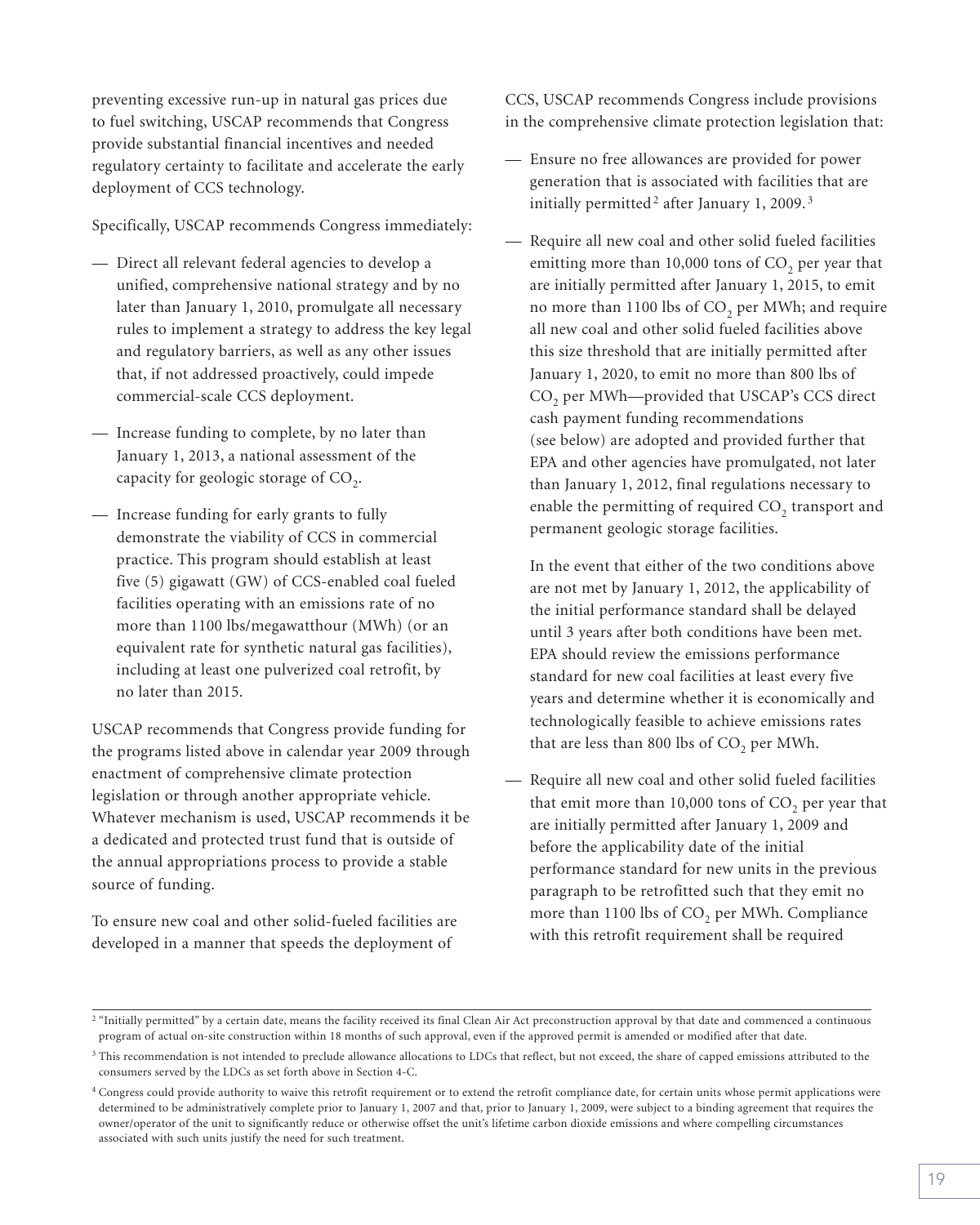within four years<sup>4</sup> after a total 2.5 GW of commercial scale power plants with CCS, capturing in the aggregate at least  $5$  million tons of  $CO<sub>2</sub>$  per year on an annualized basis, are in commercial operation in the United States; or a total of 5 GW of commercial scale power plants with CCS, capturing in the aggregate at least 10 million tons of  $CO<sub>2</sub>$  per year on an annualized basis, are in commercial operation world-wide (with power plants that capture at least 2 million tons of the world-wide total located in the United States.), whichever occurs sooner.

— Create a program for direct cash payments for sequestered  $CO<sub>2</sub>$  from coal and other fossil fuels in both power generation and certain industrial operations (e.g., cement or hydrogen production facilities). These payments will be made on a firstcome-first-served basis for the first ten years of operation. The payments will be set using a sliding scale payment per ton of CO<sub>2</sub> sequestered, based on the level of capture achieved. Payment levels should be adequate to cover the incremental cost of CCS, which is currently estimated to be \$90/ton for high levels of capture at the first few projects. In addition there would be a provision for a floor payment of up to \$30 per-ton in years 11-20, depending on the level of capture achieved.

The program should be divided into tranches of generating capacity, with an initial tranche of 3 GW at the highest payment level, with successive tranches receiving lower per-ton payments. Eligibility for payments should terminate for CCS projects commencing operation after on the order of 72 GW of CCS have been deployed in the United States. This will encourage early action to deploy CCS and such

payments should be available for all CCS projects, whether they are new construction, re-powering, or a retrofit of existing facilities.

— Promote replacement of existing coal-fired generating units and early reductions of CO<sub>2</sub> emissions by adopting additional incentives to replace existing high-emitting units with low and zero-emitting resources with similar availability and dispatchabilty.

Elsewhere in this *Blueprint* we describe linkages between our recommendations for emission reduction targets and timetable, with cost containment, allocation of allowance value, and complementary measures for coal technology as well as other sectors. There are also linkages within the package of recommendations of complementary measures for coal technology. For example, support from all USCAP members for the performance standard for new coal facilities recommended above is contingent upon enactment of the direct cash payments as is also recommended above, as well as Congress providing the authority, deadlines, and funding to ensure promulgation of the rules that are needed to govern CCS deployment.

With these linkages in mind, as part of a national climate protection program, Congress should establish a dedicated, stable, long-term source of financing through the use of allowances or their value to ensure adequate funding is available to implement the recommended provisions that will maximize wide-spread deployment of CCS. USCAP believes all funds dedicated for these purposes should be subject to proper oversight, but be available for expenditure, without further appropriation or fiscal year limitation.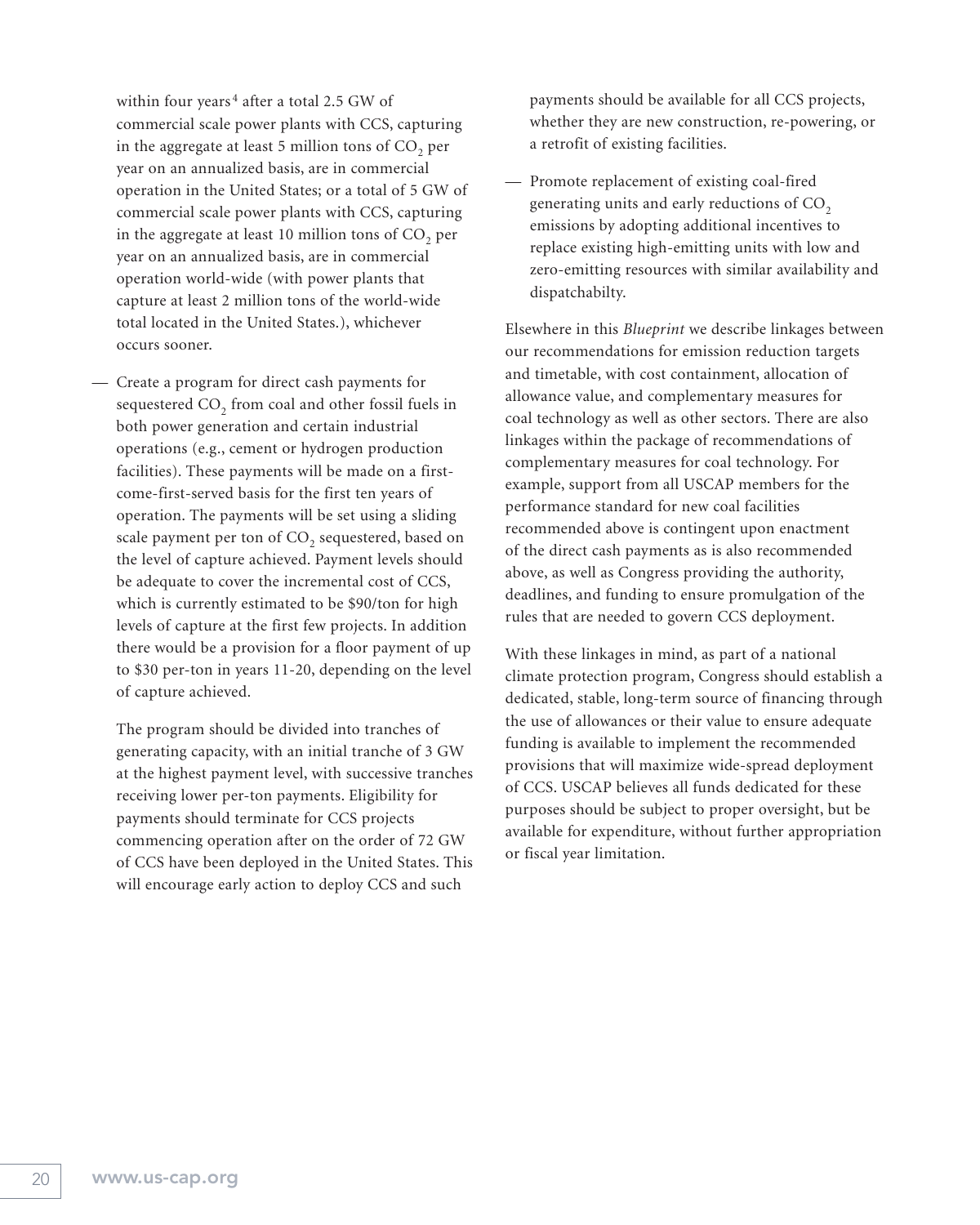## **7** COMPLEMENTARY MEASURES FOR TRANSPORTATION

Achieving the USCAP economy-wide emission reduction targets and timetable will require a systematic approach that addresses interdependent policy objectives in the transportation sector including:

- lower carbon intensity fuels (including low-carbon sources of electricity);
- improvements in vehicle, engine and equipment fuel efficiency;
- innovations in vehicle propulsion systems to enable the use of low carbon fuels (including, but not limited to plug-in hybrids and electric vehicles);
- greater use of less-carbon-intensive forms of transportation;
- reductions in vehicle miles traveled (VMT);
- improvements in the efficiency of the transportation system;
- planning and infrastructure to support these changes; and
- consumers, operators, and other end users who are willing to adopt and use these new technologies, fuels and use less-carbon-intensive forms of transportation.

Implementing these actions is a shared responsibility of fuel providers, vehicle and equipment manufacturers, consumers and other end users, and public officials who set policy direction and plan and manage transportation infrastructure and land-use. We believe these policy

objectives can be achieved through the inclusion of fossil-based transportation fuels in an economy-wide capand-trade system in combination with environmentallyeffective and cost-effective complementary measures for all of the major components of the transportation system. Development of these complementary measures, including the methodology for lifecycle GHG intensity of transportation fuel described below, should account for the potential for leakage from uncapped sectors or regions, as well as credible GHG reduction programs in effect in countries providing fossil-based or biomassbased fuels and feed stocks destined for the U.S. market.

#### **A. Fuel-Related GHG Performance Standards**

The Energy Independence and Security Act (EISA) of 2007 established a Renewable Fuel Standard (RFS) that mandates the use of an increasing volume of different categories of congressionally prescribed fuels through 2022. While EISA07 mandates a timeline for the use of specific types and quantities of renewable fuels based on GHG qualifications, the extent of actual GHG reductions that will occur as a result of the RFS, relative to "business-as-usual," is uncertain.

To address these uncertainties and prevent the creation of conflicting regulations on transportation fuels, USCAP recommends that Congress instruct EPA to develop appropriate methodologies for determining lifecycle carbon intensities of various transportation fuels on an equivalent basis. EPA should develop this methodology in a manner that strives for both national and international alignment, including for those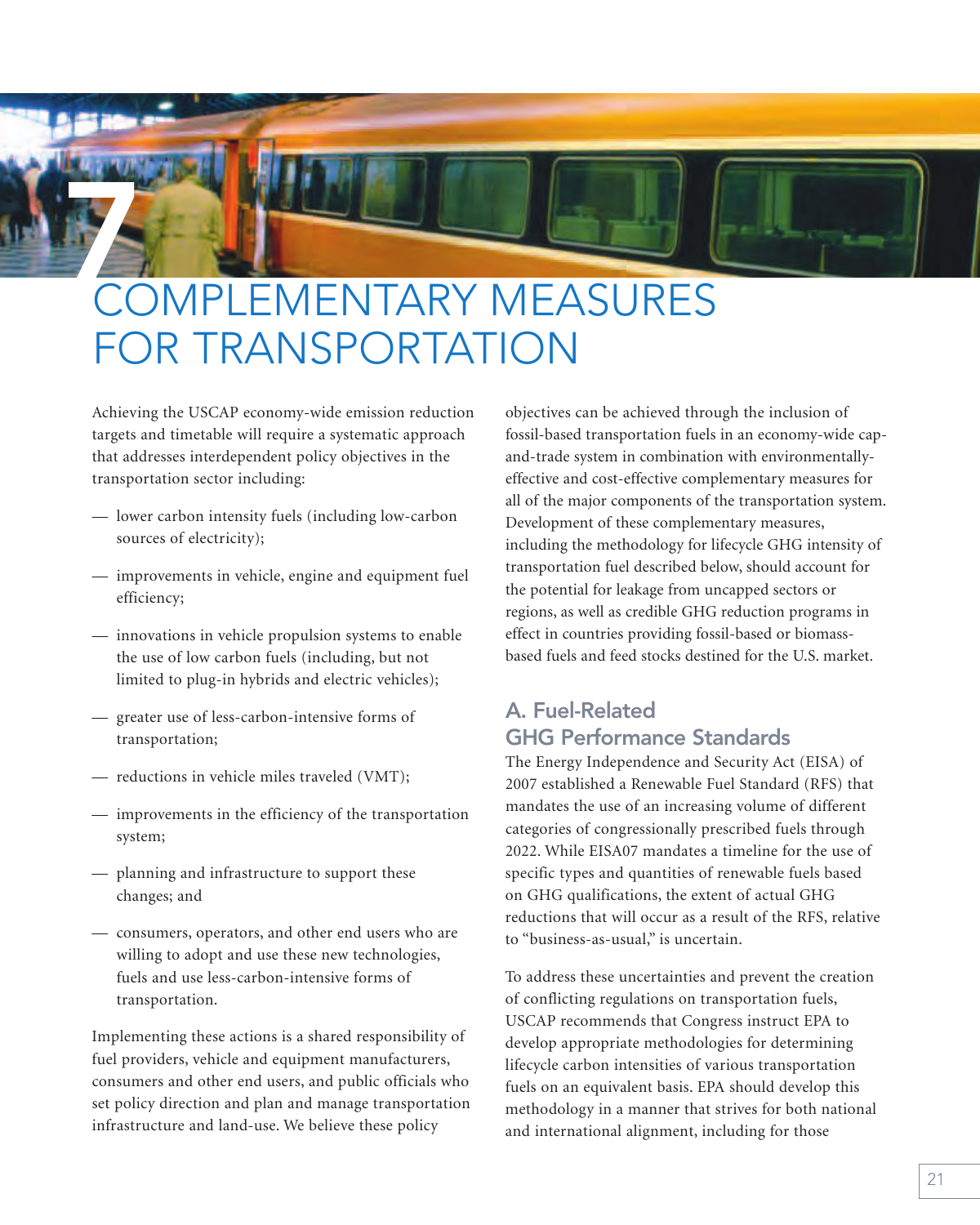methodologies related to the treatment of land use changes that can be reasonably attributed to the production and use of transportation fuels.

In addition, EPA should expeditiously develop a process for gathering data and determining the actual lifecycle GHG performance of the transportation fuel pool. These are the critical first steps for developing and implementing a transportation fuel GHG performance standard and ultimately for evaluating compliance with such a standard.

Based on this work, EPA should develop and promulgate a challenging, yet technologically and economically achievable GHG performance standard for the transportation fuel pool. This standard should be implemented as soon as practicable after the methodology work is completed and EPA has considered the results of the assessment of overall transportation sector GHG emissions reductions as per Section 7-D. Specifically, as part of this assessment EPA should consider the degree to which existing programs and market conditions are or are not sufficient to substantially reduce the lifecycle carbon intensity of the transportation fuel pool. Congress should assure that the RFS ceases to apply at the time that the GHG fuel performance standard takes effect.

#### **B. Vehicle-Related GHG Performance Standards**

EISA07 also raised Corporate Average Fuel Economy (CAFE) standards. It requires the National Highway Traffic Safety Administration (NHTSA) to set maximum feasible standards for light duty vehicles for 2011 through 2030 and achieve a standard of at least 35 mpg in 2020. The law also authorized use of an attributebased approach for administering the CAFE program, extended the availability of dual-fuel vehicle credits through a phase-out period ending in 2020, and mandated fuel economy programs, including fuel economy performance standards, for work and other medium- and heavy-duty trucks. These vehicle fuel economy programs have a scope and structure that are consistent with the need for complementary measures

for on-road vehicles, as stated in the *Call for Action*, and can serve as the basis for such measures going forward.

In the case of commercial medium- and heavy-duty on-highway vehicles, USCAP recommends Congress give priority focus to over-the-road diesel on-highway vehicles (e.g., line-haul semi-trailer units) which account for approximately 80% of carbon emissions by diesel fueled vehicles. Measures should address idle reduction technologies and infrastructure and incentives for increasing the deployment of known fuel efficiency retrofit technologies such as low rolling resistance tires, improved aerodynamics, etc. through programs such as EPA's SmartWay Initiative.

#### **C. Reducing Carbon-Intensive Travel, Educating Consumers, and Improving Transportation System Efficiency**

Reducing carbon-intensive travel and enhancing the efficiency of the transportation system will be essential to limiting GHG emissions to climate-protective levels consistent with those called for in the USCAP *Call for Action* and this *Blueprint for Legislative Action*. To this end, we urge Congress and the Administration to articulate and implement strong policies that will reduce GHG emissions from carbon-intensive travel, stimulate investments to improve system efficiency, and foster GHG-efficient development patterns and infrastructure. These policies should be a significant focus of the next federal transportation bill, as well as national climate protection legislation, including policies to:

- incorporate GHG measurement and accounting in transportation infrastructure funding and planning and reward GHG emission reductions that result from improvements to transportation infrastructure;
- require federal agencies, and encourage state and local agencies, to systematically review policies that affect the pricing of transportation systems and services and to modify such policies to make them as supportive as is practical with the national goal of reducing GHG emissions;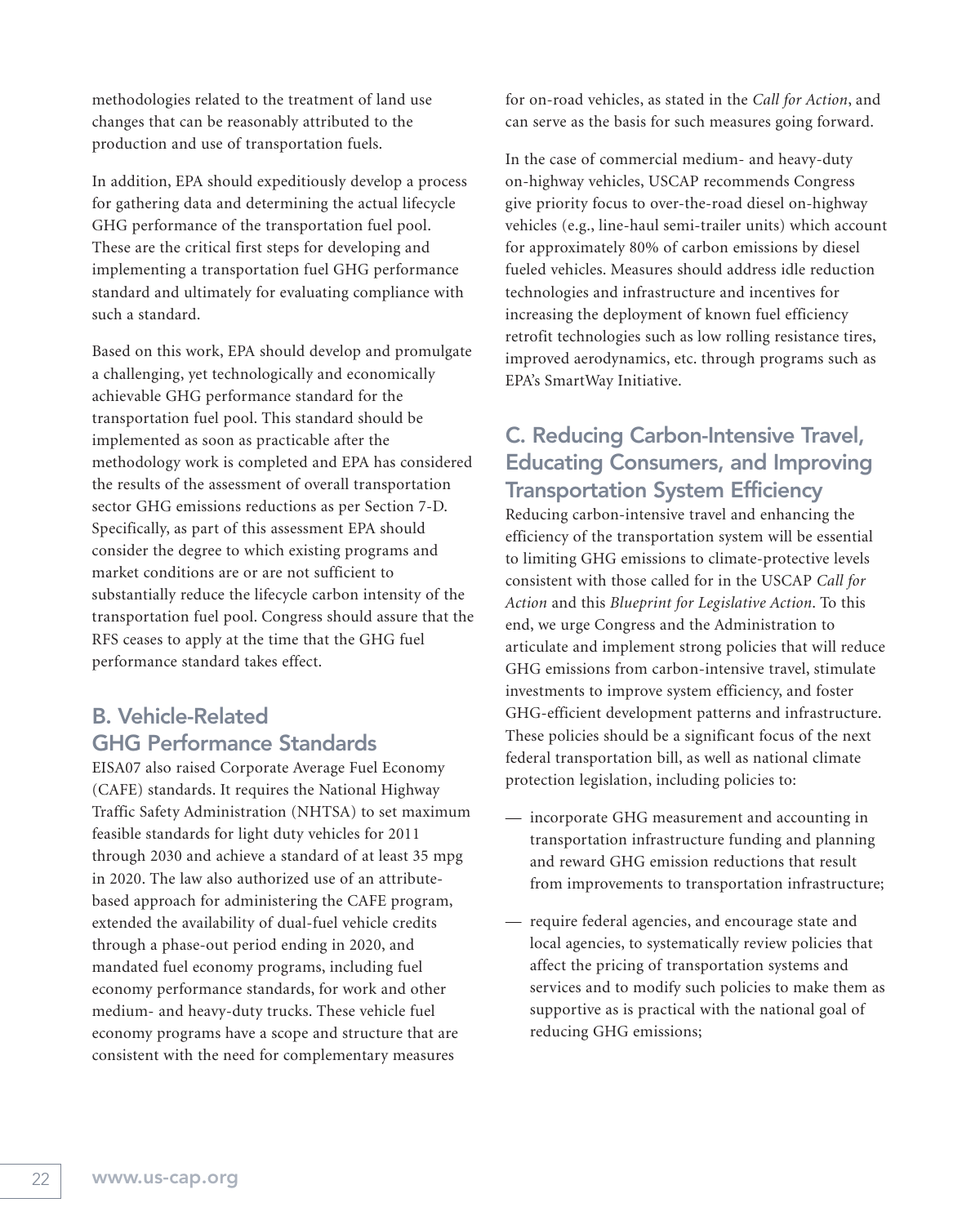- require federal agencies to develop and implement durable, performance-based programs to inform and motivate consumers and other end users to adopt lower GHG-emitting transportation choices and practices; and
- require federal agencies to reform public fleet vehicle programs to achieve documented, performancebased GHG reductions.

#### **D. Overall Transportation Sector GHG Management Policy**

Congress should require EPA, in collaboration with the Department of Transportation (DOT) and other federal and state and local agencies, to carry out a periodic indepth assessment of current and projected progress in transportation sector GHG emissions reductions as part of the overall review USCAP recommends in Section 3.

This assessment should examine the contributions to emissions reductions attributable to improvements in vehicle efficiency and GHG performance of transportation fuels, increased efficiency in utilizing the transportation infrastructure, as well as changes in consumer demand and use of transportation systems, and any other GHG-related transportation policies enacted by Congress.

On the basis of such assessments EPA, DOT and other agencies with authorities and responsibilities for elements of the transportation sector should be required to promulgate updated programs and rules—including revisions to any authorized market incentives, performance standards, and other policies and measures—as needed to ensure that the transportation sector is making a reasonably commensurate contribution to the achievement of national GHG emissions targets.



## COMPLEMENTARY MEASURES FOR BUILDINGS AND ENERGY EFFICIENCY

USCAP believes that one of the most immediate steps Congress can take to begin to address climate change is pursuing policies and measures that improve the energy efficiency of the U.S. economy. Seventy-six percent of all electricity generated by U.S. power plants is used to operate buildings. Emissions reductions are available and cost effective even without considering the cost of emission permits, but a wide variety of disincentives exist that impede their adoption.

We recommend aggressive promotion and implementation of GHG reduction programs that collectively will help drive investment in cost-effective energy efficiency by encouraging utilities and consumers to improve efficiency when the cost of doing so is lower than the cost of an equivalent amount of energy in the form of electricity or natural gas. These programs include state- or utility-sponsored conservation and efficiency programs, tightened building codes and standards, and appliance efficiency standards.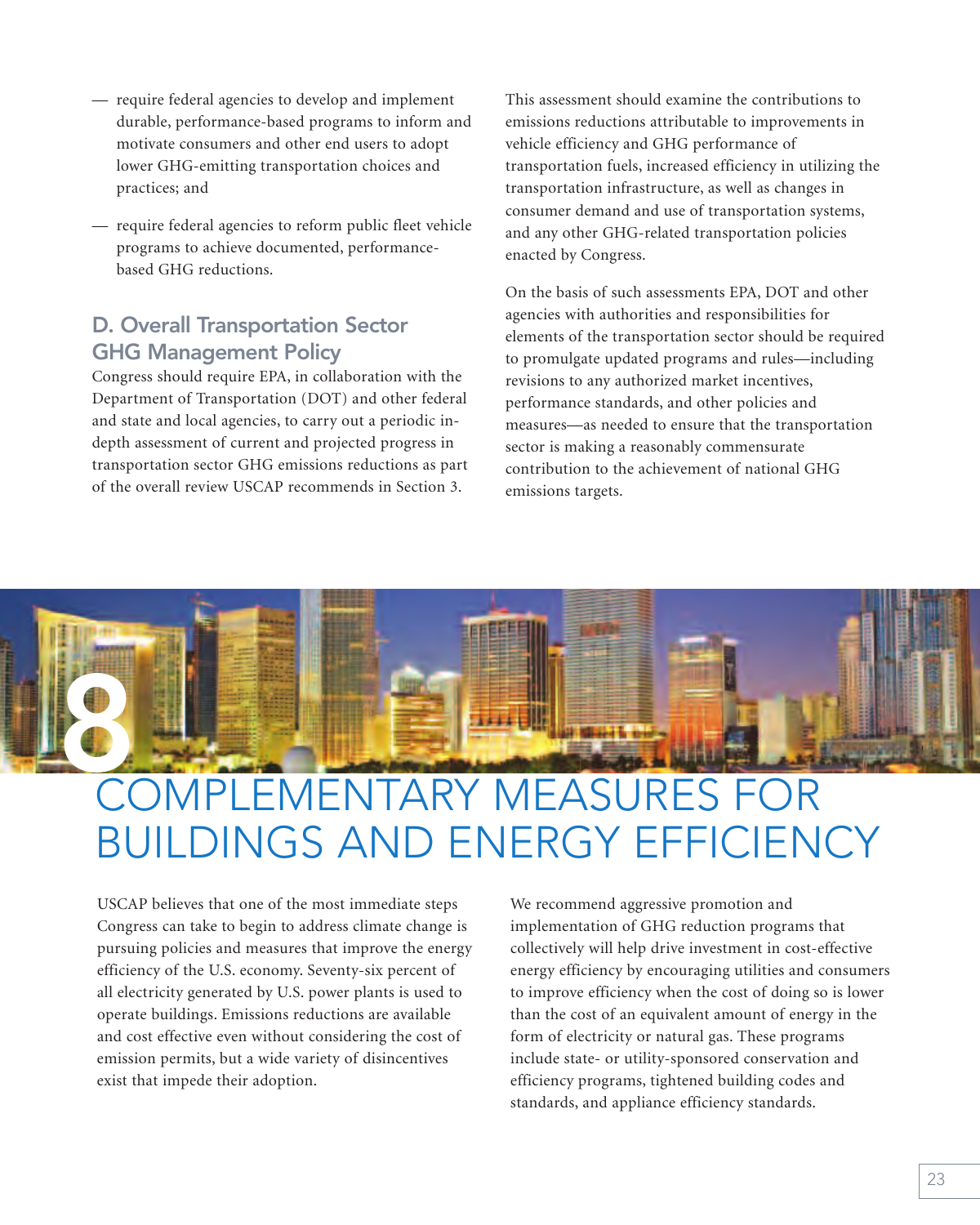Specifically, USCAP recommends that Congress enact and the Administration adopt:

- *Codes and Standards:* Codes and standards for buildings and end-use technologies should be established, implemented, and updated. The federal government should take action to improve the energy efficiency of its buildings and assist states in developing and implementing building codes and efficiency standards. These standards must be updated on an expedited and aggressive basis and updates must occur regularly to keep up with technology advancements. The U.S. should participate formally in international efforts to develop uniform codes and standards for end-use technologies.
- *— Expand National Incentives for Buildings that Out-Perform Energy Efficiency Codes:* Current tax credits, incentives, and rebates should be extended and supplemented to allow for performance-based incentives for new and retrofit buildings, residential and commercial, owned and rented. Energy efficiency outreach and education programs should be fully funded.
- *— Create National Incentives for Equipment and Appliances that Out-Perform Minimum Standards:*

Effective upon passage of the legislation, provide incentives to manufacturers and/or retailers who successfully deploy very high efficiency devices.

**Tax and Regulatory Policies: Policies should** help align incentives for consumers to invest in energy-efficient products and processes, and for manufacturers to develop and deploy these technologies. Policies encouraging the rapid deployment of such new technologies should make clear the need and propriety of cost recovery, especially for regulated entities like utilities that

require some assurance that they will be permitted to recover the costs of such substantial capital investments before they would undertake them in many instances.

- *Measurement and Accounting Protocols for GHGs:* Department of Energy (DOE) and the EPA should collaborate and draw on existing and rigorous efforts to develop a common protocol for measuring and accounting for energy reductions and calculating associated greenhouse gas benefits.
- *Align Utility Incentives to Pursue and Promote Energy Efficiency:* Congress should clearly encourage the alignment of state and other authorities' regulations and ratemaking by placing a high priority on delivering cost-effective energy efficiency and demand management programs.
- *Encourage States to Improve Efficiency: Congress* should track and report states' progress in improving overall energy efficiency (e.g., weather-adjusted per capita residential consumption) and consider rewarding states that demonstrate faster progress (e.g., through smart utility regulation, improved buildings codes enforcement and appliance standards) with additional funding for efficiency.

#### *— Energy Labeling for Buildings and Loan*

*Underwriting:* Building labels should be established that provide the market with information on the value of energy savings. Loan underwriting should be required to account for a building's energy cost, as reflected on the label, and should also account for transportation costs associated with where a home is located. This recommendation is consistent with federal and state laws and regulations precluding the practice of "redlining," or mortgage discrimination.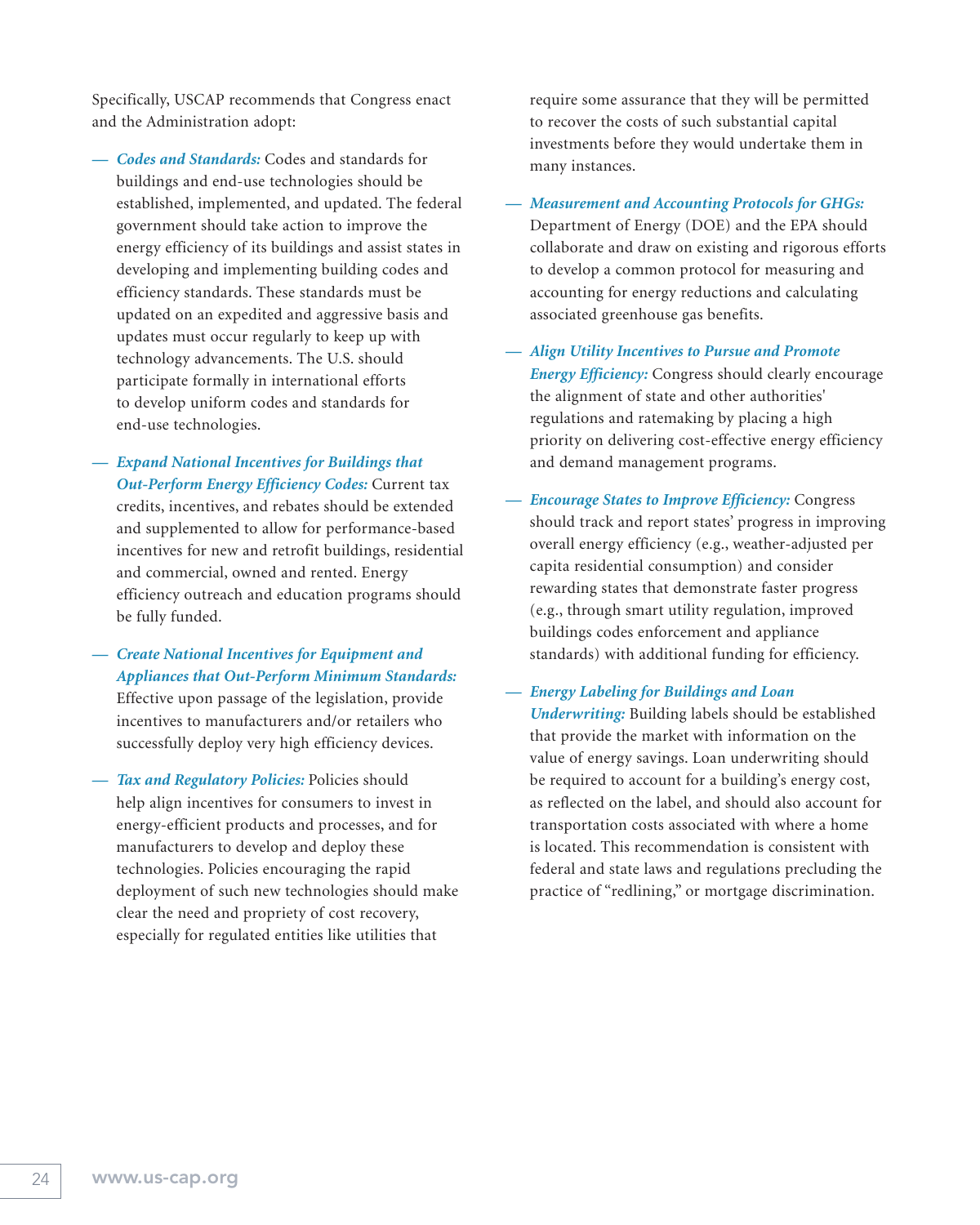

**Colors** Tropicana **Colorador** 

Global CLIMATE

**PG&E Corporation.** 

**PNM**OResources

**RioTinto** 

**SIEMENS** WORLD WORLD<br>ASSESSIOURCES

 $X$ erox $\odot$ 

**PEPSICO** 

 $\underline{GM}$ 

Johnson&Johnson

**MARSH** 

**NRDC** 

NRG)

The Nature

\$

### U.S. CLIMATE ACTION PARTNERSHIP MEMBERS

| Alcoa                                       |                                               |  |
|---------------------------------------------|-----------------------------------------------|--|
| American International<br>Group, Inc. (AIG) |                                               |  |
| <b>Boston Scientific Corporation</b>        |                                               |  |
| BP America Inc.                             |                                               |  |
| Caterpillar Inc.                            | Boston <sub>c</sub><br>entific                |  |
| ConocoPhillips                              |                                               |  |
| The Chrysler Group                          | bp                                            |  |
| Deere & Company                             |                                               |  |
| The Dow Chemical Company                    |                                               |  |
| Duke Energy                                 |                                               |  |
| DuPont                                      | <b>GATERPILLAR®</b>                           |  |
| <b>Environmental Defense</b>                |                                               |  |
| <b>Exelon Corporation</b>                   | <b>ConocoPhillips</b>                         |  |
| Ford Motor Company                          |                                               |  |
| FPL Group, Inc.                             | CHRYSLER Jeep                                 |  |
| General Electric                            | <b>JOHN DEERE</b>                             |  |
| General Motors Corp.                        |                                               |  |
| Johnson & Johnson                           |                                               |  |
| Marsh, Inc.                                 | o                                             |  |
| <b>Natural Resources</b><br>Defense Council | Duke<br><b>Energy</b> 。                       |  |
| NRG Energy, Inc.                            |                                               |  |
| The Nature Conservancy                      |                                               |  |
| PepsiCo                                     |                                               |  |
| Pew Center on Global<br>Climate Change      | e<br><b><i>ENVIRONMENTAL DEFENSE FUND</i></b> |  |
| <b>PG&amp;E Corporation</b>                 | finding the ways that work                    |  |
| <b>PNM Resources</b>                        | Exel⊍n.                                       |  |
| Rio Tinto                                   |                                               |  |
| Shell                                       |                                               |  |
| Siemens Corporation                         |                                               |  |
| <b>World Resources Institute</b>            |                                               |  |
| Xerox Corporation                           |                                               |  |